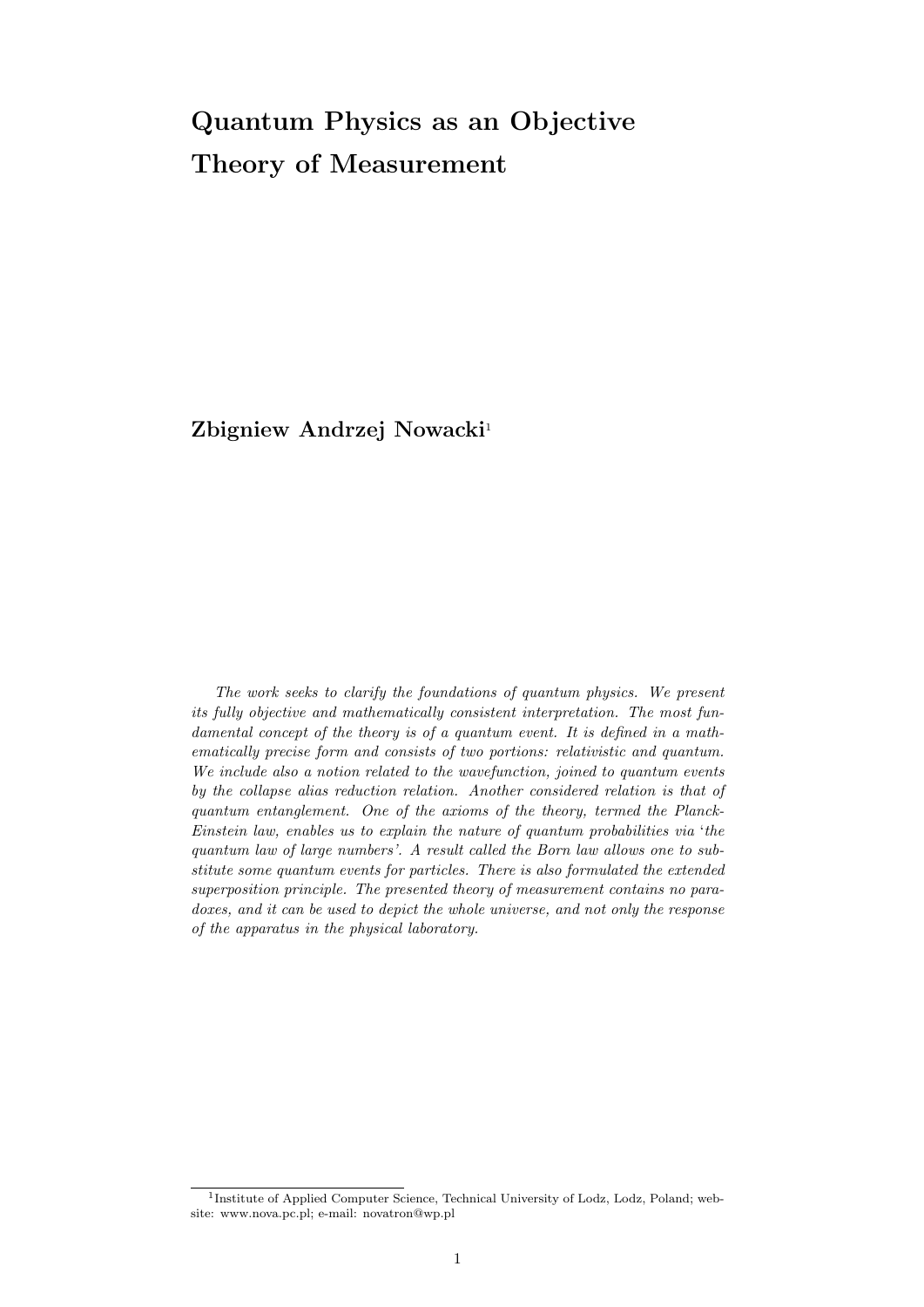# 1. INTRODUCTION

The conceptual foundation of modern quantum physics rests on the fundamental rôle of the measuring process as being responsible for the non-classical behavior of microscopic objects. As every measurement depends on a subjective decision made by the experimenter, and any macroscopic body consists of elementary particles, it seems<sup> $(1)$ </sup> that quantum mechanics has to deny the objective reality of the physical world and associate it rather with the 'knowledge' of a conscious observer. This leads, of course, to various contradictions, especially in the area of cosmological researches. Furthermore, as Fritsche and Haugk rightly expose in a recent paper<sup>(2)</sup>, "there is no cogent interconnection between the influence of observation on a system and the mapping of its 'observables' on Hermitian operators, which constitutes the standard procedure in setting up the mathematical framework of quantum mechanics."

There are also problems concerning the structure of the theory. Schrödinger's time-dependent wave equation is an exact recipe for determining how the wavefunction varies with time for a given physical system. According to the equation, the wavefunction evolves in a smooth and precisely determinate fashion. On the other hand, a measurement transforms abruptly and discontinuously the wavefunction into a random eigenstate. The Schrödinger equation applies between measurements, while their execution itself cannot be depicted by the equation; it is somehow a thing apart. This appears unsatisfactory, inasmuch as a measurement is a physical process as well.

The solution of the issues was already searched for by Schrödinger himself. Initially<sup>(3)</sup>, he wished to treat the wavefunction itself as a complete picture; he attempted to replace particles by wavepackets. Unfortunately, the latter diffuse. Also he encountered a problem<sup>(4)</sup> with his cat because the wavefunction showed that she should be dead and alive at the same time. Later<sup>(5)</sup> he did have to admit that the definiteness of the world of experience and the indefiniteness of the wavefunction seemed to be irreconcilable. Hence either the wave equation is not correct or it is not everything.

The paper suggests a way to improve the situation. Our central idea consists in assuming that the wavefunction mechanism is right and irreplaceable, but it should not be treated as the sole component of Nature. What could be of even greater importance than the wavefunction itself? There is only one possible answer: that is what arises during its collapse, i.e., a quantum event. This term is sometimes<sup> $(6-12)$ </sup> used, but it has been never treated as the most fundamental concept and defined in a mathematically precise form. For example, in Ref. 10 the phrase 'quantum event' appears solely in the titles of the article and sections, while in Ref. 12 it can be found merely in the name of the theory<sup>2</sup>.

In the work, (1) of Section 2. gives the most important definition. The obtained notion is an extension of the common four-dimensional event and consists of two portions: relativistic and quantum. We shall see that the current interpretation is just a minimal extension of quantum theory that preserves its mathematical apparatus<sup>3</sup> and accounts for quantum events. Thereby we feel entitled to call the approach 'quantum event theory' abbreviated as QET.

Since we have already quantum events, there should also be quantum worldlines. They do exist arising from quantum events via equivalence and ordering (in time) relations. Quantum world-lines are also called virtual paths; the term

<sup>&</sup>lt;sup>2</sup>Recently I have been informed that a theory known as 'event enhanced quantum theory' (EEQT) is to be suddenly (without any essential change in its content) renamed 'theory of quantum events<sup> $(12)$ </sup> abbreviated as EQT (probably reading the words in reverse order). In my opinion the authors of EEQT alias EQT simply deal with usual events in a five-dimensional space-time<sup>(11)</sup>, so the former name seems to be better.

<sup>&</sup>lt;sup>3</sup>We follow the line of thinking contained in Stapp's statement<sup>(13)</sup> that 'nature is best understood as being built around knowings that enjoy the mathematical properties ascribed to them by quantum theory'.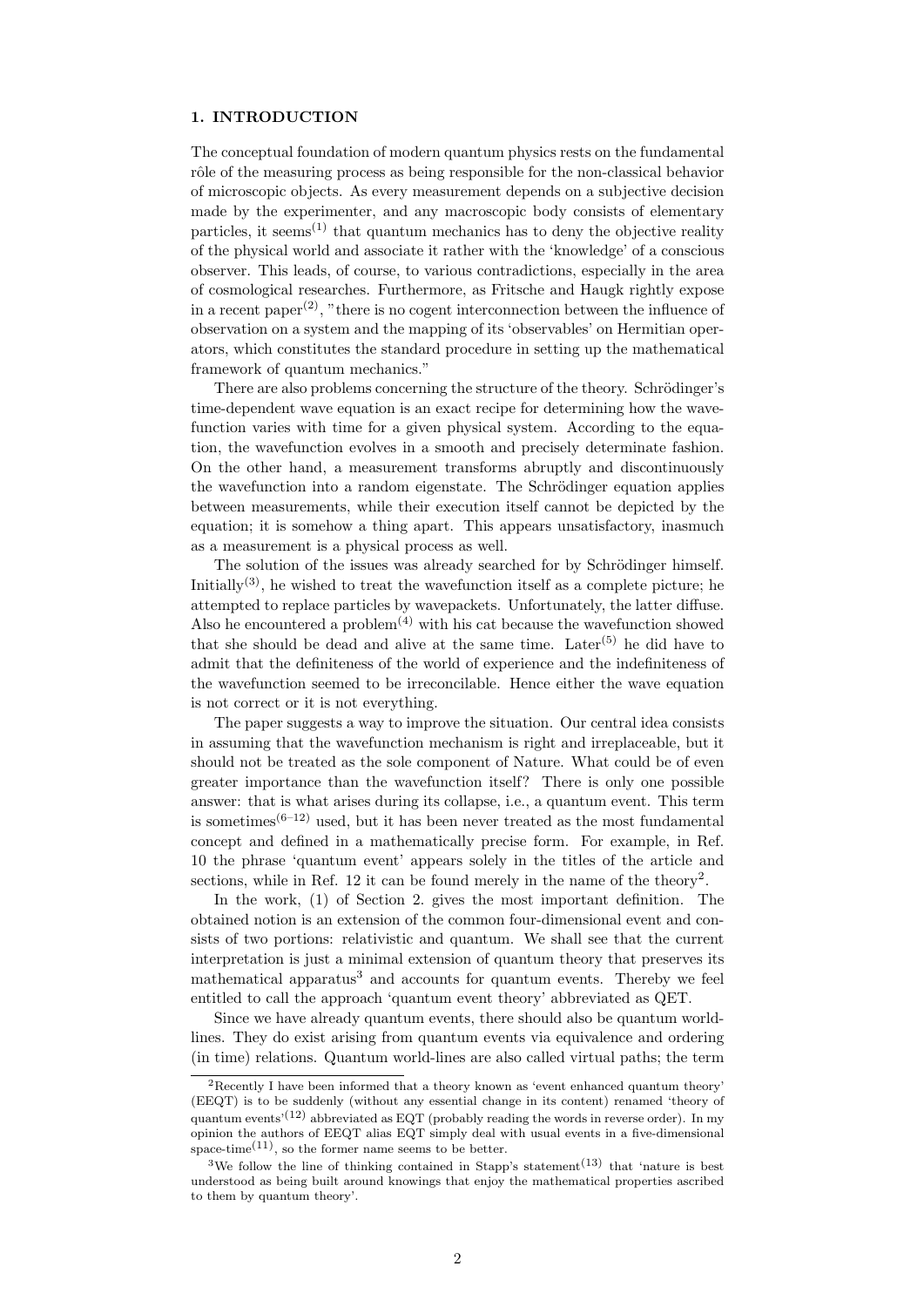'virtual' signifying here that, in contradistinction to special relativity, no particles move along them. In particular, virtual paths have nothing in common with virtual particles. Applying the world-lines, we are in a position to construct wavefunctions or even state functions (with field variables instead of particles' locations). As the collapse of a state function is described by a set of simultaneous quantum events, one sees that everything needed can be obtained by using the same elementary components.

Many physical theories are able to be characterized by their fundamental differential equations. For instance, nonrelativistic wave mechanics is frequently presented as the theory of the Schrödinger equation. This is possible also with regard to our approach: the ordinary differential equation (2) is assumed to be fulfilled by all quantum world-lines. It is a far-reaching generalization of the tool devised by the Austrian physicist, where an abstract Hilbert space has been substituted for the set of complex numbers, and an operator of the space — for the hamiltonian. Consequently, (2) embraces without exaggeration the whole quantum physics.

Although virtual paths mathematically consist of equivalence classes of quantum events, the physical statuses of both the notions must differ. We postulate the existence of two primitive objects forming the physical world: quantum events (generalizing, in some cases, particles) and quantum world-lines. In this way QET becomes very similar to the two main branches of mathematics: geometry and set theory. Quantum events can be compared with points or elements, virtual paths — with lines or sets, while wavefunctions and, more generally, state functions — with hyperplanes or families of sets (cf. Fig. 1.). The membership relation  $\in$  is also reflected here: the symbol  $\rightsquigarrow$  denotes a relation joining quantum events to paths, termed the collapse or reduction relation. (Note that all the relations of the third column of Fig. 1. are fundamental and local.) On the other hand, the relation  $\leftrightarrow$  of entangled quantum events or world-lines can be compared with the one of equipotent sets or parallel hyperplanes. (The relations of the sixth column are nonlocal and may involve objects of the same type, but they lead to the most interesting problems in each theory.) Of course, the properties of the objects and relationships between them are determined by axioms. They have been chosen to ensure the consistency, plausibility, and richness of each theory. And we believe that among various physical theories should be one of this type.

| Geometry                | Points            | The relation<br>of incidence                                 | Lines                                                                   | Hyperplanes            | The relation<br>of parallel<br>hyperplanes |
|-------------------------|-------------------|--------------------------------------------------------------|-------------------------------------------------------------------------|------------------------|--------------------------------------------|
| Set theory              | Elements          | The relation<br>οf<br> membership                            | Sets                                                                    | Families of<br>sets    | The relation<br>of equipotent<br>sets      |
| Quantum<br>event theory | Quantum<br>events | The relation<br><i>of quantum</i><br>reduction<br>(collapse) | Virtual paths State (wave)<br>$\eta$ and $\eta$<br><i>world-lines</i> ) | $\vert functions\vert$ | The relation<br>of quantum<br>entanglement |

Fig. 1. The comparison of QET with other theories.

The idea of geometrization of physics is widely known<sup> $(14, 15)$ </sup>. However, even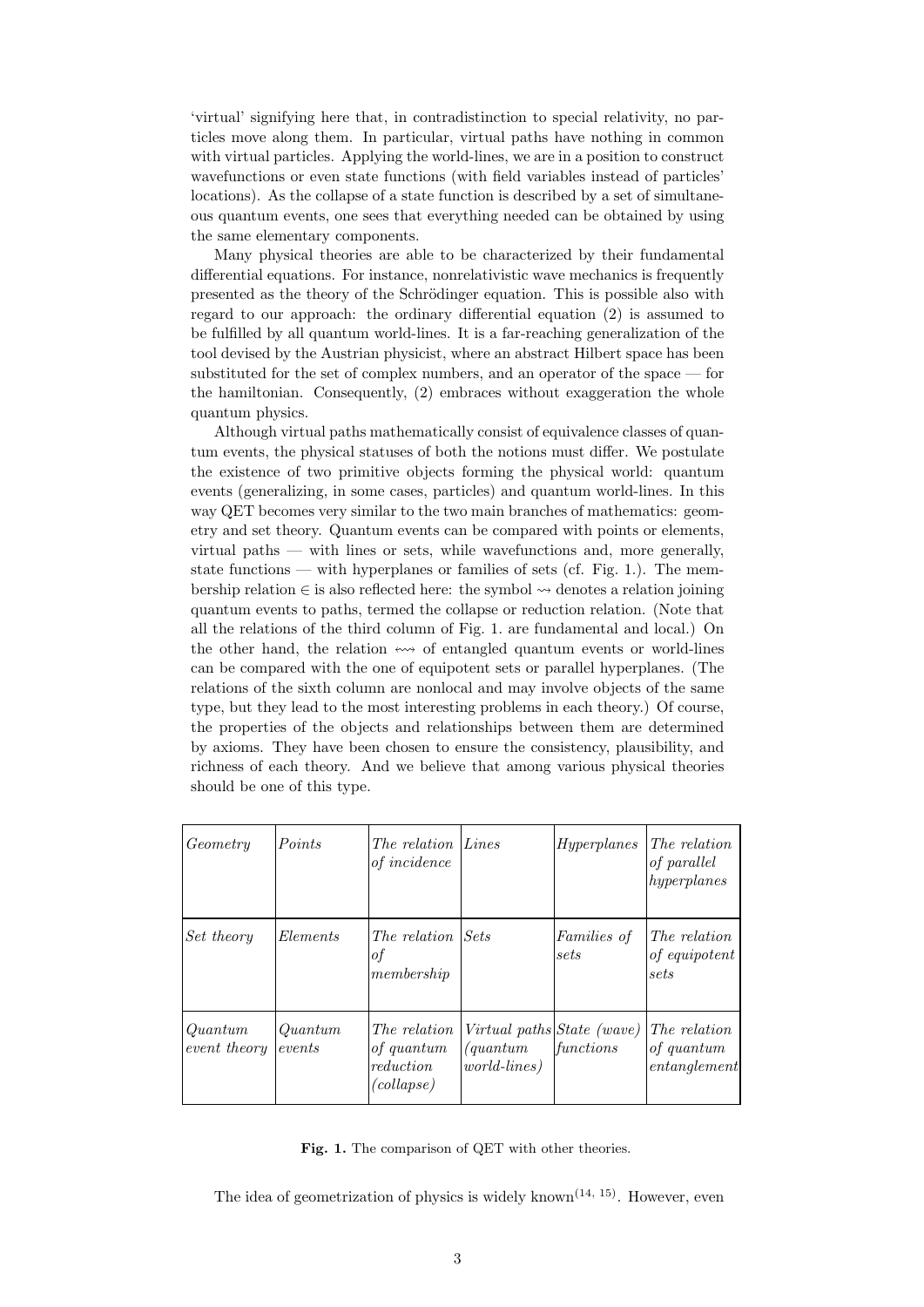Wheeler — famous for the celebrated slogan: "Physics is geometry" — postulated eventually<sup>(16)</sup> that there should exist an unknown structure deeper than geometry, explaining also quantum phenomena. Our approach firmly supports this view. QET does not need geometry because it itself is a sort of 'geometry'. This permits us to answer Wheeler's recent question: "How come the quantum?" It is, in our opinion, the quantum event of the theory, the least object existing physically.

It is worthwhile to point out that we reject, like did Schrödinger, any additional — hidden or not — variables<sup>(17–22)</sup>. We postulate the objective existence of quantum events and virtual paths, and the latter do yield wavefunctions without extra variables. Consequently, the theory represents the same indeterminacy as conventional quantum mechanics. But having quantum events we are in a position to clarify where quantum probabilities stem from. Section 6. also accounts for the reason why some quantum events will be able to replace particles. Note that quantum events cannot diffuse. They do not possess trajectories, but nobody has ever seen trajectories of particles either, even in the track chamber. In Section 7. we explain the only — according to Feynman — mystery of quantum physics, i.e., the two-slit experiment. The paradox of Schrödinger's cat is unraveled in Section 10. without introducing any new constants of Nature, and a comparison with the idea<sup>(23)</sup> of Ghirardi, Rimini and Weber as well as the stochastic quantization<sup>(2)</sup> initiated by Nelson<sup>(24, 25)</sup> is presented in Section 11.

One might say that the theory was ordered by Bell. It offers a positive answer to his questions<sup>(26, p. 118)</sup>: "And does not any analysis of measurement require concepts more fundamental than measurement? And should not the fundamental theory be about these more fundamental concepts?" Following Bell's suggestions<sup> $(26, p. 126, 27)$ </sup>, the concepts of 'measurement', or 'observation', or 'experiment', do not occur at the fundamental level of our approach. Instead, we consider some less ambiguous objects: quantum events and virtual paths having the status of Bell's 'beables'<sup>(26, p. 174)</sup>. QET has been formulated for very small systems: the pairs of the collapse relation. Thereby our presentation can be mathematically rigorous, although we do not presuppose an acquaintance with any sophisticated mathematical theory. The paper is closely connected with experiments and it attempts to describe the physical reality in a direct way, using simply a very effective method verified previously in mathematics.

Any genuine theory of Nature must be obviously Lorentz invariant. QET satisfies this stipulation, but it requires a larger number of axioms. Thus the sole purpose of the work is to include nonrelativistic quantum mechanics in the theory. In this context it is worth noting that, despite all appearances, the approach does not radically differ from the Copenhagen interpretation of the measurement process. The latter is extremely pragmatic. It distinguishes between quantum systems and classical measuring instruments. An initial event at the quantum level triggers the classical apparatus into giving a reading; somewhere along the chain of events the outcome of the measurement becomes fixed, that is, the wavefunction is reduced. This does not solve the problem of measurement, but says, in effect, not to worry about it. This is probably the view of most experimenters.

According to our interpretation, all the events are quantum, they lie on virtual paths, and the former are joined to the latter by the reduction relation. If you know all the events, you may utilize this fact in proofs and calculations. But otherwise, similarly to the Copenhagen interpretation, you should not worry about it. In many cases it is sufficient, at least at present, to know the crucial event (or a family of simultaneous events if the wavefunction has many spatial arguments). The event does not need to be the final one in the experiment; most frequently it initializes a chain of quantum events ending in a definite position of the pointer. Thereby, the chain plays the rôle of the classical mea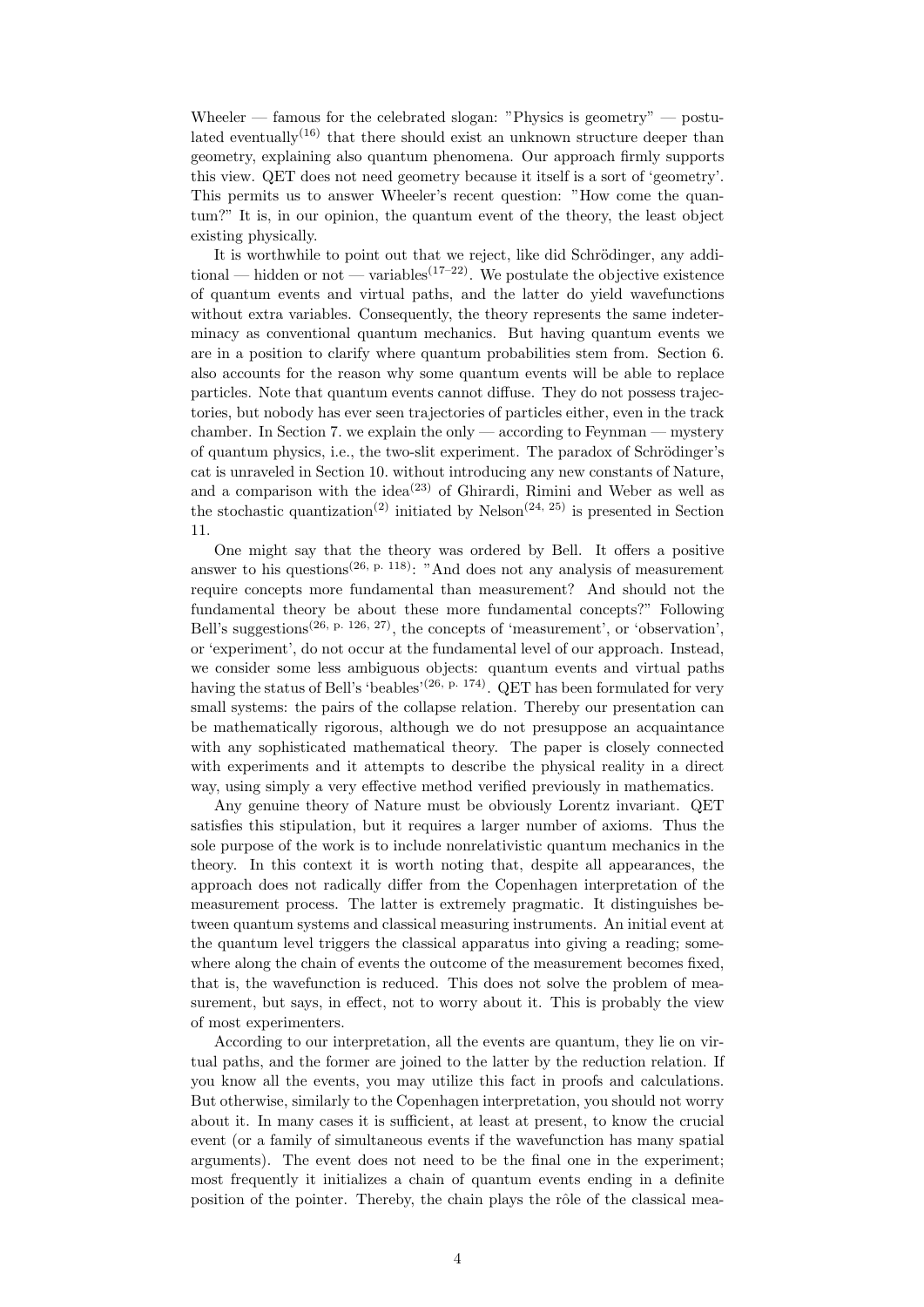suring instrument. Thus our approach can be accepted by practicing physicists, even starting from the very moment. And we shall see that our interpretation enjoys the virtues of the Copenhagen one, the disadvantages of the latter being removed.

#### 2. QUANTUM EVENTS

The notion of a *quantum event* is an extension of the concept of a common four-dimensional event. By the former we mean any

$$
q \stackrel{\text{def}}{=} (t, \mathbf{r}, \Phi, A, \psi, \varphi), \tag{1}
$$

where

- $t \in \mathbb{R}$  is the *time* of q,
- **r**  $r \in 3D$  is the *location* of q,
- $\bullet$  is a Hilbert space over the field of complex numbers, called the *state* space of q,
- $\blacksquare$  A, termed the *operator* of q, is a linear operator defined on a topologically dense subset of Φ,
- $\blacktriangleright \psi \in \Phi$  is the *pure* or *evolving state* of q,
- $\bullet \varphi \in \Phi$ , called the *eigenstate* or *reduced state* of q, is an eigenvector of A, corresponding to a real eigenvalue, such that  $(\psi|\varphi) \neq 0$ .

The definition is long enough, but it can be easily memorized. A quantum event contains two portions: the first one consisting of two small Latin letters is relativistic, whereas the second one containing four Greek letters is quantum.<sup>4</sup> Let us add that for some quantum events  $\Phi$  could be a rigged (bristling) Hilbert space, and A could be nonlinear, but in the paper we do not deal with those cases.

Kopczyński and Trautman write in Ref. 15: "What is space-time? It is a set of elements called events. In keeping with what was said earlier, we must define the relationship between the concepts which occur in a model and that which we observe in reality. In particular, we must say what the mathematical concept of a point-event corresponds to. We obtain it by abstraction from what is called an event in everyday language." We shall see that a similar thing holds in the case of quantum events provided 'everyday language' is replaced by 'the language of quantum physicists'. In this model each reduction of a state function is represented by a finite collection of simultaneous quantum events. Of course, they can also — analogously to four-dimensional events — take place without the participation of humans.

It should be pointed out that a quantum event (in agreement with the spirit of quantum physics) describes not only what is measured but what measures as well. More precisely speaking, the relativistic part of  $q$  is connected with a detector. In many cases (1) can be interpreted as follows: A detector situated at the time t and location r recorded the reduction of the pure state  $\psi$  of  $\Phi$  to the eigenvector  $\varphi$  of A.

In a relativistic theory it must be admitted that different observers can assign to the same, in fact, quantum event distinct mathematical representations.

<sup>4</sup> If the location is presented via three coordinates, then the eight components and two halves of a quantum event can be compared with the eight bits and two hexadecimal digits of a byte. It may be also of an interest that the phrase composed of the first four letters of (1) sounds like a Polish word connected with time, the primary reason for creating relativistic physics.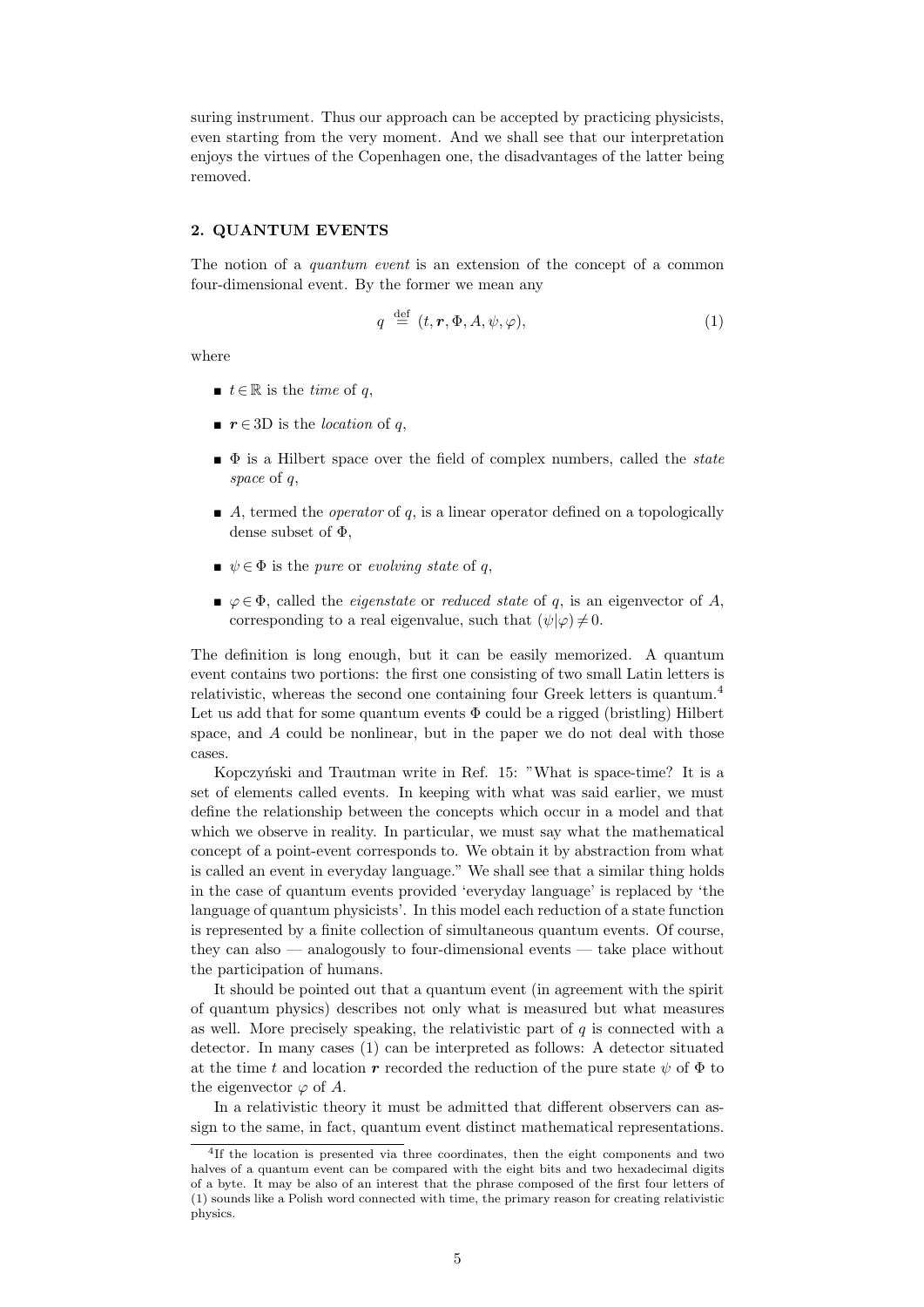Thereby we shall assume that there is a class of primitive objects (i.e., whose form is not defined) called *quantum events* as well. Saying 'quantum event', we shall have either a primitive object or its representation (1) in mind; the current meaning will be determined by the context.

One could have doubts about the consistency of (1) with the uncertainty principle since it contains  $\boldsymbol{r}$  together with an arbitrary (e.g., momentum) operator at the same time. The simplest answer is: every observable enjoys an apparatus measuring it<sup>(42, p. 37)</sup>, so r is, for instance, the location of the momentum detector, and not of particles whose momentum is being measured.

Concluding the section we consider the question how to call the class of all representations of quantum events. As they generalize the readings of measuring apparatuses, we think that the real world is the best and simplest term.

# 3. QUANTUM WORLD-LINES ALIAS VIRTUAL PATHS

Suppose that the experimenter makes a decision to perform an experiment. She may choose an operator and wavefunction, but she is not able, due to indeterminacy, to predict the obtained eigenstate. This suggests the following definition. By quantum decision we mean the portion

$$
(t,\bm{r},\Phi,A,\psi),
$$

of a quantum event  $q$ . The set of all quantum decisions will be called the *mental* world. By quantum world-line or virtual path or, most shortly, path we mean a curve in the mental world represented by  $(t, p(t), \Phi, A(t), \psi(t))$  or, briefly,

$$
p \stackrel{\text{def}}{=} ({\bm{p}}, \Phi, A, \psi),
$$

such that **p** is twice differentiable,  $\psi$  is differentiable with a continuous derivative, and the basic differential equation

$$
A(t)\psi(t) = i\hbar \frac{\mathrm{d}\psi(t)}{\mathrm{d}t},\tag{2}
$$

is satisfied at every  $t$ . One of the initial reasons it has been chosen for the theory was that  $(2)$  is analogous to the time-dependent Schrödinger equation. Of course, 'analogous' cannot be replaced here by 'equal' even if the wavefunction had no spatial arguments. In fact, the wavefunction is simultaneously a vector of a Hilbert space in which the hamiltonian acts and a complex function differentiated with respect to time. Thus both the sides of the Schrödinger equation transform differently when time is not absolute<sup>(28)</sup>. On the other hand, (2) is more mathematically mature: we need not consider what the vectors of the abstract Hilbert space  $\Phi$  are. From the physical point of view it is important that the relativistic transformation of (2) can be easily found. In Section 5. we shall see that some essential properties of (2) enable one to include the wavefunction and much more in QET.

Analogously to the case of quantum events, we shall assume that there is a class of primitive objects called virtual paths or quantum world-lines as well. The class of their representations will be called the *virtual world*, while the class of all primitive objects of both the types will be said to be the physical world.

One could wonder whether our assumption on the physical existence of virtual paths is not too speculative. To answer let us recall that many quantum physicists believe in the real existence of the wavefunction (in  $\mathbb{R} \times (3D)^n$  if it has *n* spatial arguments). However, to build a house you need bricks, and the theory just provides bricks. We shall see that using virtual paths (lying always in  $\mathbb{R} \times 3D$ ) one can construct any wavefunction or even state function with field variables rather than particles' positions. We think that such an approach is more methodologically correct.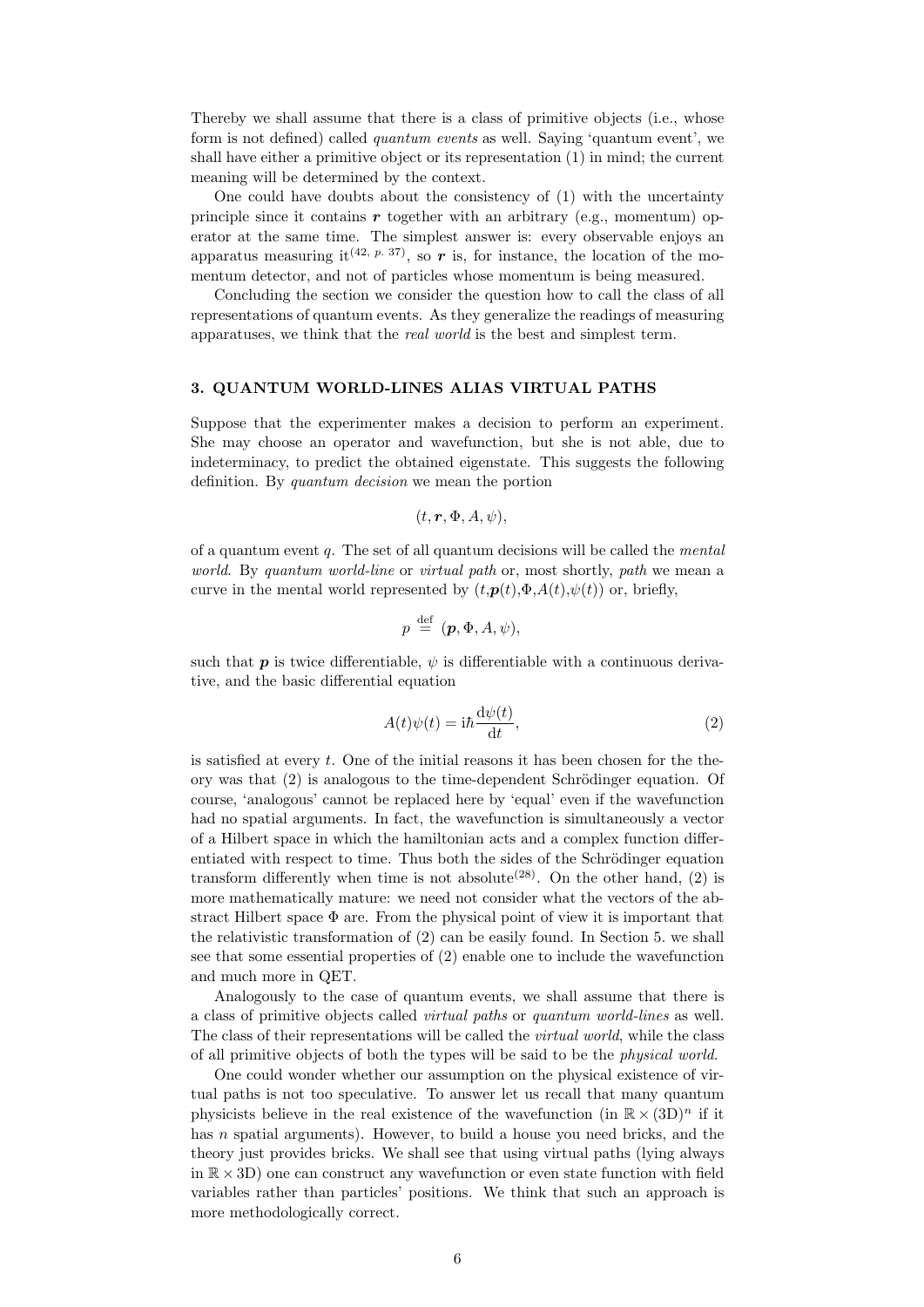Although virtual paths exist physically, they are not as fundamental as quantum events. Indeed, using the representations of the former one cannot obtain the representations of the latter. In other words, having solely the wavefunction it is impossible to get its reduction. This, among other things, caused the failure of Schrödinger's attempts mentioned in Section 1.

Let p be a virtual path. For every quantum event  $q$  of the form

$$
(t, \mathbf{p}(t), \Phi, A(t), \psi(t), \varphi),
$$

both  $p$  and  $q$  being the mathematical representations of some elements of the physical world, we shall write

 $p \rightsquigarrow q$ ,

and say that  $q$  is *controlled* by  $p$  or that  $p$  *collapses* or is *reduced* or *reduces* to q. The relation is the principal mechanism joining quantum events with paths.

# 4. THE FUNDAMENTAL STRUCTURE OF NATURE

By an *observer* or *frame* or *system of reference O* we mean a one-to-one mapping of a subset of the physical world to the set of mathematical representations defined above. If  $x \in \text{im}O$ , where x is a quantum event or virtual path, and  $\text{im}O$  denotes the image of the mapping, then we say that O sees, experiences or *observes* x. The set of all quantum events (virtual paths) observed by  $O$  is termed the real (virtual) world of O.

The fundamental structure of Nature by QET is illustrated in Fig. 2. The heart and soul of the theory is the loop joining the real, mental, and virtual worlds. The process is fed by the physical world, while the waste is thrown out to the space-time.



Fig. 2. The basic structure of Nature by QET.

We do not postulate that every element of the physical world is seen in at least one frame, but this may be assumed in practice. In fact, otherwise we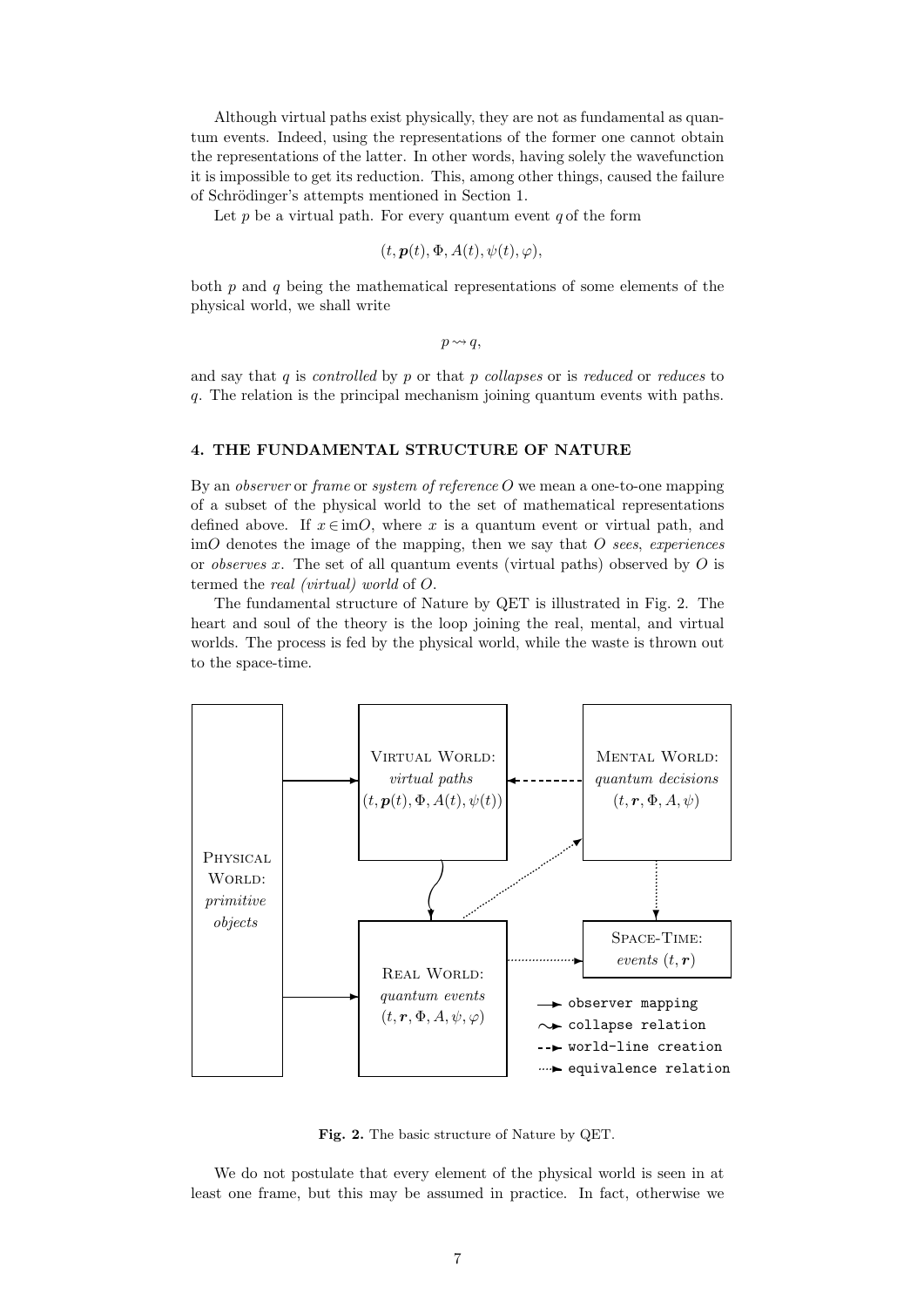would not know even whether it is a path or event. Thus such an element would be irrelevant.

#### 5. QUANTUM ENTANGLEMENT AND COLLAPSE

It should be emphasized that virtual paths have nothing in common with the motion of any particles. We shall see, in fact, that quantum world-lines with the speed 0 suffice to include nonrelativistic quantum mechanics in the theory. As this is the goal of the paper, we shall assume in the sequel that every path has a constant location. Thereby we shall not consider here transformations between observers.

Quantum events q and  $q_0$  or world-lines p and  $p_0$  are called *entangled* if  $\Phi = \Phi_0$ . All the other definitions of the paragraph concern entangled events and paths. We say that the events commute if so do their operators (i.e., of course, their domains are equal and  $AA_0 = A_0A$ . The events as well as their operators are said to be compatible if they commute and the eigenvectors with real eigenvalues of the operators coincide. They are called incompatible if A and  $A_0$  do not commute. The paths are *bound* if  $A(t)$  and  $A_0(t)$  commute for every t, and  $\psi(t) = \psi_0(t)$  for some t, while the events — if they are controlled by bound paths at the same time. Finally, the events are said to be maximally entangled if they have the same reduced state, and partially entangled  $-$  otherwise. The entanglement relation of paths and events will be denoted by  $\leftrightarrow$ ; the superscripts 'cmm', 'com', 'bnd', and 'max' may be added.

The first of three axioms enabling us to embed standard quantum mechanics in the theory is

(i) (Controllability.)

If O experiences a quantum event q, then under O the following conditions are satisfied:

- **There** is a unique p such that  $p \rightsquigarrow q$ .
- **If**  $p \rightsquigarrow q$ ,  $p \stackrel{\text{bnd}}{\sim} p^{\sim}$ , then there is  $q^{\sim}$  such that  $p^{\sim} \rightsquigarrow q^{\sim}$  and  $q \stackrel{\text{bnd}}{\sim} q^{\sim}$ .
- If  $q_0 \stackrel{\text{com}}{\nleftrightarrow} q$ ,  $t_0 \leq t$ , and no event incompatible with  $q_0$  or q is in the time interval  $(t_0,t)$ , then  $q_0 \stackrel{\text{max}}{\leftrightarrow} q$ .

We shall see that entangled quantum events arise during the reduction of the same state function. Similarly, in this model two reductions of entangled paths are interpreted as two measurements of the same system. Thus the third law of (i) states that if the experimenter measures, for example, spin in the same direction, and no other measurements in distinct directions have been done in the meantime, then she will get the same result.

If two measurements of compatible observables performed on a quantum system are separated by a longer period of time, then obtained results may be different. (This process, termed decoherence, will not be studied here in more detail.) It does not contradict (i) because in the model quantum events exist objectively. Thus Nature herself can provide (using, e.g., emitted photons) incompatible events distorting the second measurement. However, (i) implies also that no quantum world-line collapses to two distinct events at the same time. This can be interpreted as ensuring that an 'immediate' repetition of a measurement gives the same result with certainty<sup>(29, p. 67)</sup>.

Now we show that the approach will be able to be applied whenever there is a self-adjoint operator dependent, maybe, on some parameters and enjoying eigenvalues connected, in any way, with the results of experiments. (We think that this requirement is fulfilled by any phenomenon that could be termed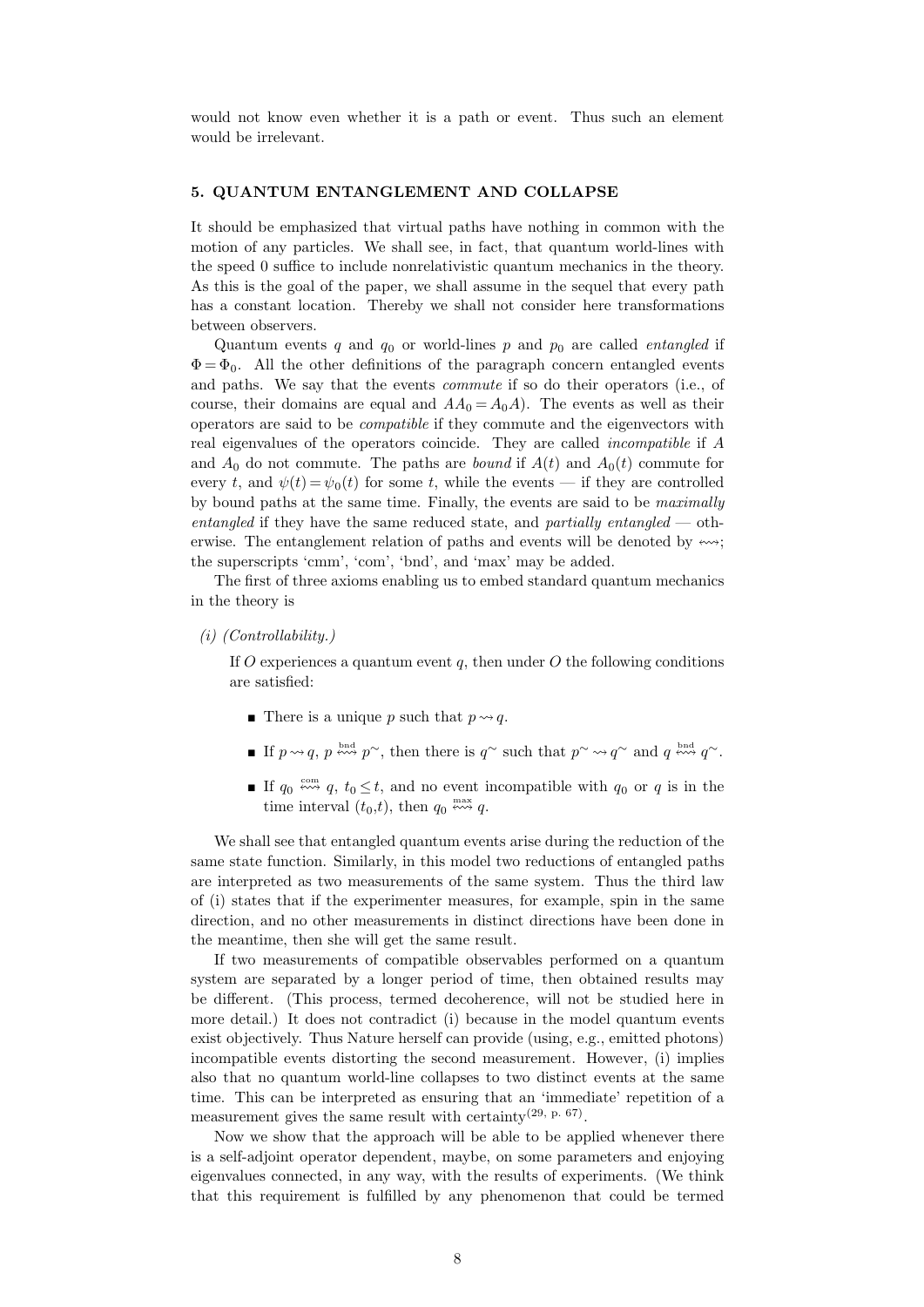'quantum'.) The next definition corresponds to the one commonly used, although some details can differ (our framework is more general). A vector  $\Psi$  of a Hilbert space  $\Phi$  is said to be *state eigenfunction* if there is an operator function  $A(t, x_1, \ldots, x_n)$ , termed for brevity the operator A, having Hermitian values defined on topologically dense subsets of  $\Phi$  and such that  $\Psi$  is an eigenvector of  $A(t, x_1, \ldots, x_n)$  for at least one set of the arguments. In the section we assume that its eigenvalue does not depend on time, i.e., the first argument of A (but A itself may vary in time). The variables  $x_1, \ldots, x_n$  may be points of arbitrary metric spaces  $X_1, \ldots, X_n$ , e.g., discrete spaces, Hilbert spaces, or manifolds, but there has to be k satisfying  $1 \leq k \leq n$  and such that  $X_1, \ldots, X_k$  are equal to 3D with their vectors treated as locations, while  $X_{k+1},..., X_n$  are not. Thus the second argument is always spatial, although A may not depend, in fact, on  $x_1$ . We extend  $A$  in this way because any physical quantity has to be measured by a detector which is at a definite time and location. The arguments  $x_{k+1}, \ldots, x_n$ can be spins, colors, momenta, etc.

A referee of the paper thought that the extending of A contradicts the uncertainty principle. In reality, it is a mathematical trick which can be always done. On the other hand, we must remember that the time and location of the detector (occurring in our definition of a quantum event) cannot be, in general, identified with the time and position of the quantum object whose parameters are measured. We see that mathematics here agrees with physics, and the uncertainty principle is not violated in any manner.

A linear combination (see (6) below) of state eigenfunctions of A (with at least one common set of the arguments) is called *state function*. If  $\Psi$  is a function of time and spatial arguments, and it takes its values in a Hilbert space, then it is termed a *wavefunction*. Of course, every state eigenfunction  $\Psi$  of A fulfills an equation

$$
A\Psi = B\Psi,\tag{3}
$$

where B depends solely on the eigenvalue of  $\Psi$ . B can be often defined in such a way that it is independent even of eigenvalues, and (3) holds also for state functions not being eigenfunctions. A wealth of experience teaches  $us^{(30)}$ that the continuous change of state of an isolated physical system frequently proceeds according to  $(3)$ . In particular, the Schrödinger, Dirac, and Klein-Gordon equations are of the form.

We show that there exists a one-to-one correspondence between state functions and some families of virtual paths. One may assume, without loss of generality, that there is a homeomorphic embedding  $\eta: X_1 \times \ldots \times X_n \to \Omega$ , where  $\Omega$  is a Hilbert space, such that for some normalized  $\omega_0$  of  $\Omega$ 

$$
(\omega_0 | \eta(x_1, \dots, x_n)) = 1,\tag{4}
$$

whatever  $x_1, \ldots, x_n$  are. Define an operator  $A^{\bullet}$  on  $\Phi \times \Omega$  by

$$
A^{\bullet}(\varphi, \omega) = (A\varphi, i\omega). \tag{5}
$$

Suppose that

$$
\Psi = \int c(\xi) \Psi_{(\xi)} d\xi + c_1 \Psi_1 + c_2 \Psi_2 + ..., \qquad (6)
$$

where  $\Psi_{(\xi)}, \Psi_1, \Psi_2, \dots$  are normalized eigenfunctions belonging respectively to eigenvalues  $\xi, \xi_1, \xi_2, \ldots$  of operators  $A(t, x_1, \ldots, x_n)$  with  $(x_1, \ldots, x_n)$  lying in a nonempty subset X of  $X_1 \times \ldots \times X_n$ , and  $c(\xi), c_1, c_2, \ldots$  are complex numbers. By  $\Psi^{\bullet}$  we denote the family of all virtual paths

$$
(\boldsymbol{p},\Phi\times\Omega,A^{\bullet}(.,x_1,\ldots,x_n),\psi),
$$

such that  $(x_1,...,x_n) \in \mathcal{X}$ , for some j satisfying  $1 \leq j \leq k$  we have for every t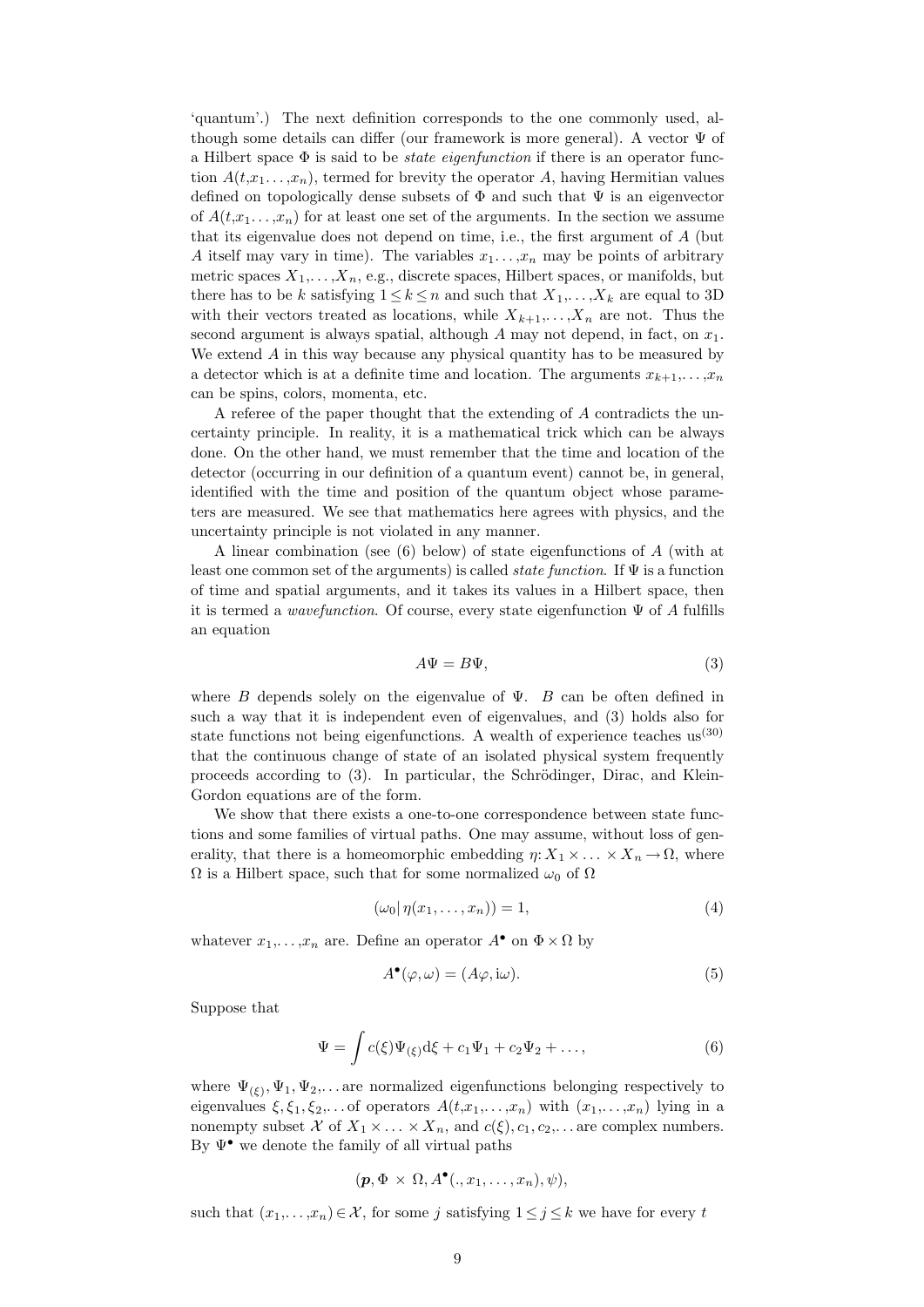$$
\boldsymbol{p}(t)=x_j,
$$

and

$$
\psi(t) = (\Psi_{[t]}, \eta(x_1, \dots, x_n) e^{t/\hbar}),
$$

where

$$
\Psi_{[t]} = \int c(\xi) e^{-i(\xi/\hbar)t} \Psi_{(\xi)} d\xi + \sum_l c_l e^{-i(\xi_l/\hbar)t} \Psi_l.
$$

 $\Psi^{\bullet}$  uniquely determines  $\Psi$  (at the time 0), and if we have a family of virtual paths satisfying the conditions for some  $\Psi$  of  $\Phi$ , then  $\Psi$  is a state function. Thus  $\Psi^{\bullet}$  will be termed the *quantum system* or *phenomenon* with the state function Ψ.

We shall see that the paths of  $\Psi^{\bullet}$  collapse in a way corroborated by experience. Thereby QET embraces all phenomena that can be described by a sort of wavefunction or even state function; it is enough to have a self-adjoint operator. Therefore, computational methods elaborated for calculating wavefunctions belong to QET. This involves, in particular, Feynman's path integral  $approach<sup>(31)</sup>$ .

Now suppose that I is a Hilbert space isomorphism defined on  $\Phi \times \Omega$ , and Ψ•• is the family of all paths of the form

$$
(\mathbf{p}, I(\Phi \times \Omega), IA^{\bullet} I^{-1}, I\psi), \tag{7}
$$

where  $(p, \Phi \times \Omega, A^{\bullet}, \psi)$  belongs to  $\Psi^{\bullet}$ . We shall see that there is no way to distinguish experimentally between  $\Psi^{\bullet}$  and  $\Psi^{\bullet\bullet}$ ; having the latter and I one obtains a state function of A as well. Thus  $\Psi^{\bullet\bullet}$  will be also termed the quantum system.

Applying the theory to describe reality we assume that if experiments with the use of an state function  $\Psi$  yield correct results, then Nature contains the quantum phenomenon  $\Psi^{\bullet}$ , just with the accuracy up to an isomorphism, i.e., in fact,  $\Psi^{\bullet\bullet}$ . However, for convenience we shall, as a rule, work with the former.

The paths of  $\Psi^{\bullet}$  are entangled. Suppose that one of them, say,  $p^{\bullet}$  collapses to an event

$$
q^{\checkmark} = (t, x_j, \Phi \times \Omega, A^{\bullet}(t, x_1, \dots, x_n), (\psi_1, \omega_1), (\varphi, \omega_2)),
$$

where  $(\psi_1, \omega_1) = (\Psi_{[t]}, \eta(x_1, \ldots, x_n)e^{t/\hbar})$ . According to the second law of (i), paths bound with  $p^{\bullet}$  (i.e., in this case, differing solely in location) reduce immediately (at t) to at most (exactly if  $\Psi$  is a wavefunction antisymmetric with respect to spatial arguments)  $k-1$  bound events at distinct locations. Just this process is termed, in this theory, the reduction of  $\Psi$  or  $\Psi^{\bullet}$  at t (and we say that  $q^{\sqrt{\ }}$  also belongs to  $\Psi^{\bullet}$ ). This demonstrates that a measurement somewhere can cause an immediate collapse everywhere.

By virtue of the third law with  $t_0 = t$ , the paths of  $\Psi^{\bullet}$  bound with  $p^{\bullet}$  reduce to the events maximally entangled with  $q^{\checkmark}$ . Their common eigenstate is determined by  $\varphi$ , since by (5)  $\omega_2$  must vanish. Thus we can say that the phenomenon collapses to  $\varphi$  instead of  $(\varphi,0)$ . This does not change, of course, corresponding eigenvalues. In the sequel we shall use also the fact that the modulus of the √ product of the states of  $q^{\checkmark}$  equals

$$
|(\psi_1|\varphi)| = |c(\xi)| \|\varphi\|,\tag{8}
$$

where  $\xi$  is the eigenvalue of  $\varphi$ .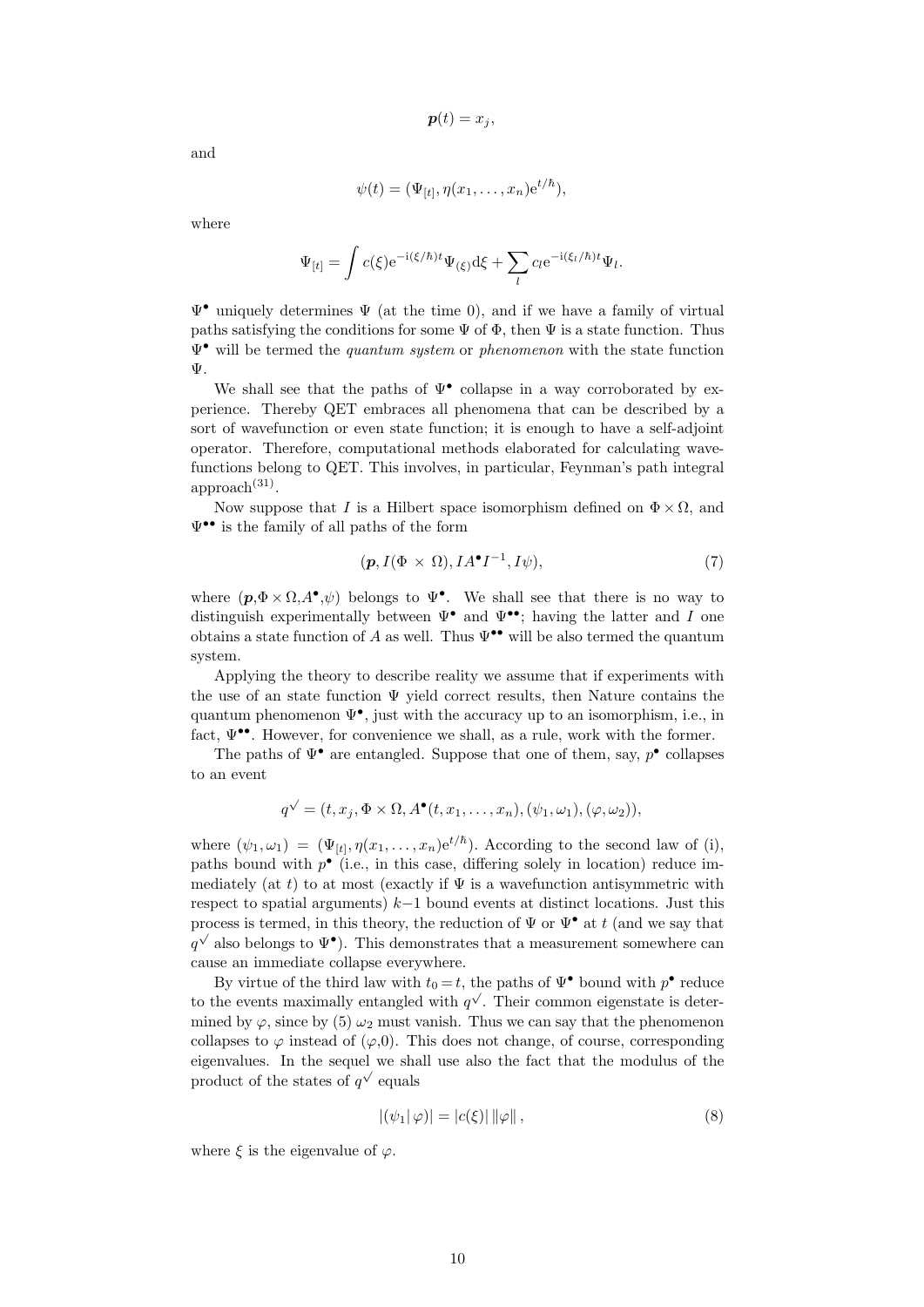#### 6. THE NATURE OF QUANTUM PROBABILITIES

We shall say that two quantum events or world-lines are *isomorphic* if their quantum portions are equal with the accuracy up to an isomorphism of Hilbert spaces (cf. (7)). A subset U of  $\mathbb{R} \times 3D$  is termed *representative* if it is the Cartesian product of two sets with nonempty connected interiors, at least one of them being unbounded. By test cover we mean any sequence  ${B_k}$  of bounded subsets of  $\mathbb{R} \times 3D$  such that their union is representative.

The next axiom involves the most important problems of quantum mechanics.

(ii) (Observability.)

The real world of an observer  $O$  satisfies the following conditions:

- $\blacksquare$  (Planck-Einstein law.) The number of quantum events occurring in a bounded region of  $\mathbb{R} \times 3D$  is finite.
- $\Box$  (Quantum law of large numbers.) For every test cover  ${B_k}$  and  $q, q_1 \in \text{im}O$  such that  $\Phi$  and  $\Phi_1$  are isomorphic, while A and  $A_1$  are equal with the accuracy up to the isomorphism, the following limit exists and

$$
\lim_{k \to \infty} \frac{\#\{q \in \text{im}O : (t, \mathbf{r}) \in B_k\}}{\#\{q_1 \in \text{im}O : (t_1, \mathbf{r}_1) \in B_k\}} = \left| \frac{\beta(\psi) \|\varphi_1\|(\psi|\varphi)}{\beta(\psi_1) \|\varphi\|(\psi_1|\varphi_1)} \right|^2, \quad (9)
$$

where  $q$  and  $q_1$  within brace brackets are any events isomorphic to the given ones respectively, and  $\beta$  is a nonnegative mapping of  $\Phi$ , invariant with respect to isomorphisms and dependent on A.

If a point-size source emits radiation at a time  $t_0$ , then up to  $t > t_0$  there are finitely many quantum events representing the quanta of the radiation. This fact is at odds with the classical theory assuming that at  $t$  the radiation has the shape of a sphere or, at least, the points at which the energy is form a continuum. The new viewpoint was initiated by  $Planck<sup>(32)</sup>$  and developed by Einstein<sup>(33)</sup>, which justifies the caption of the first clause. In the paper it enables us to use the symbol  $\#$  in (ii), but the Planck-Einstein law has also a more universal meaning. For example, it implies that the physical reality has a discrete character. Thus the law generalizes the fact that the experimenter can perform solely a finite number of measurements during a finite time interval. Furthermore, if we agree that computers can utilize solely quantum events, then the Planck-Einstein law implies the Church-Turing thesis<sup>(34, cf. 35)</sup>. However, if it were possible to build digital machines (they could be termed vacuum computers) acting on virtual paths without their reduction, then effectively calculable functions not being Turing computable could exist.

There are two most important cases of the quantum law of large numbers. Putting  $\psi = I\psi_1$  we get that for every quantum events  $q, q_1 \in \text{im}O$  having isomorphic state spaces, and operators and pure states transformed by the isomorphism, the following limit exists and

$$
\lim_{k \to \infty} \frac{\#\{q \in \text{im}O : t^2 + r^2 < k\}}{\#\{q_1 \in \text{im}O : t_1^2 + r_1^2 < k\}} = \left| \frac{\|\varphi_1\|(\psi|\varphi)}{\|\varphi\|(\psi_1|\varphi_1)} \right|^2,\tag{10}
$$

where q and  $q_1$  within brace brackets are any events isomorphic to the given ones respectively. (10) states that the frequency of occurrence of an eigenstate in quantum events depends on the square of the modulus of its scalar product with a given evolving state  $\frac{1}{n}$  in agreement with the rule of standard quantum theory. Using (8) we obtain  $|c(\xi)/c(\xi_1)|^2$ ; just this ratio of frequencies (termed further relative probability) is manifested in experiments.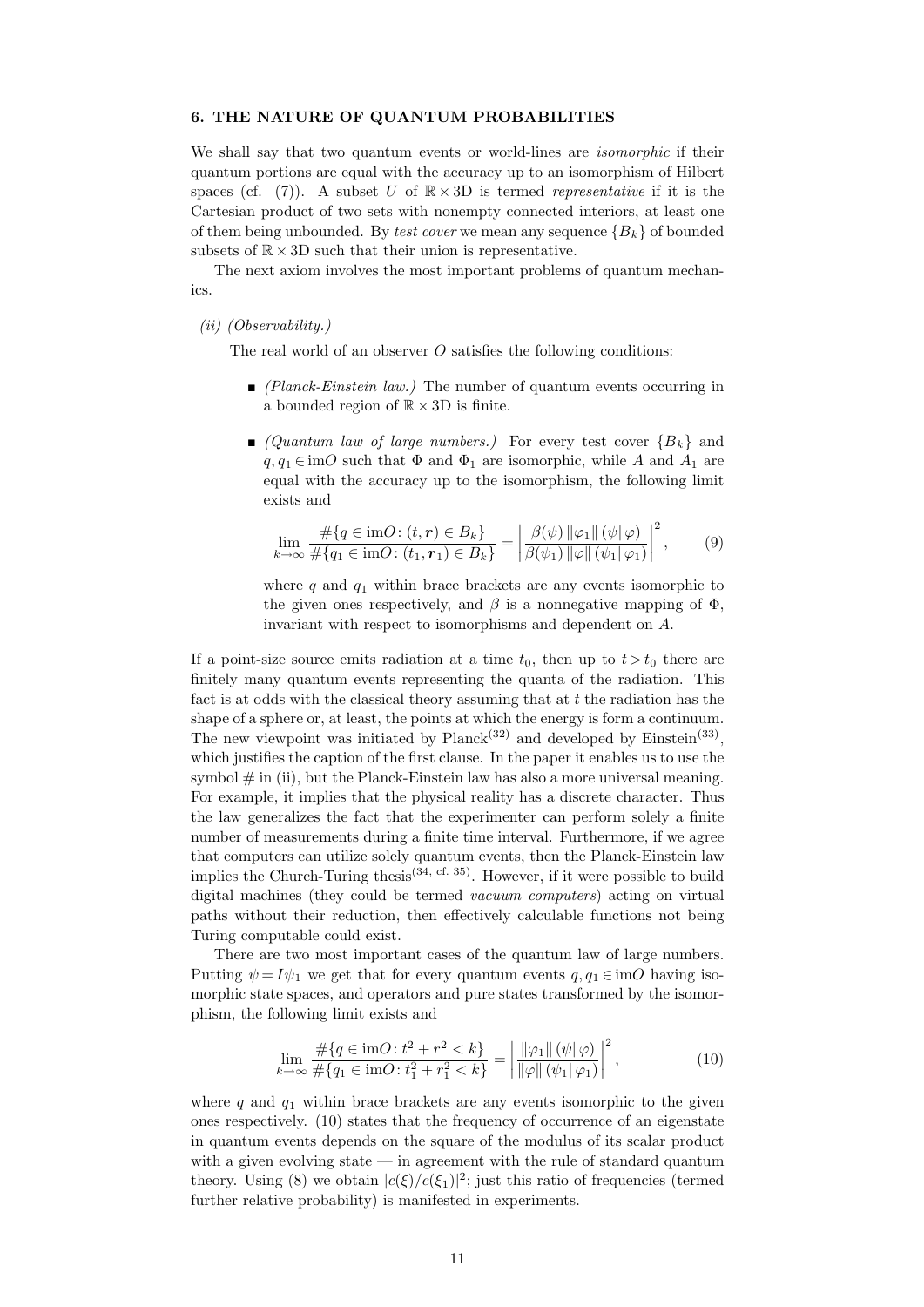In the theory we do not require the completeness of the set of eigenvectors, since the quantum law of large numbers describes relative probabilities. However, using them we are able to get absolute ones (or probability densities) as well whenever the latter exist. Suppose first that the spectrum of  $A$  is discrete, that is, we have eigenvectors  $\xi_1, \xi_2, \ldots$  Denote the absolute probability of  $\xi_n$  by  $p_n$ , and the relative probabilities of  $\xi_n$  to  $\xi_1$  (i.e.,  $p_n/p_1$ ) by  $r_n$ . Then we must have

$$
p_1(r_1 + r_2 + \ldots) = 1,
$$

whence we calculate  $p_1$ , and later  $p_n$ . It has to be replaced by, e.g.,

$$
p_1(\int r_{(\xi)}d\xi + r_1 + r_2 + \ldots) = 1,
$$

if the spectrum is, in part, continuous. Here  $r_{(\xi)}$  is the relative probability of  $\xi_{(\xi)}$ to  $\xi_1$  equal to  $p(\xi)/p_1$ , where  $p(\xi)$  is the probability density corresponding to  $\xi$ . Finally, if there are no discrete eigenvectors, the relative probability obtained from (ii) is the quotient of some probability densities.

Note that even if the spectrum is continuous, the set of all possible measurements has to be countable. Precisely speaking, from the Planck-Einstein law it follows that the set of all quantum events experienced by an observer is numerable. This means that most eigenvectors will never be obtained. However, the quantum law of large numbers will still work. This is ensured by the following

6.1. Corollary. (Homogeneity and isotropy principle.) Given a representative set U and quantum event q, the observer sees also a quantum event  $q'$ situated within U and isomorphic with q.  $\boxtimes$ 

This result corresponds to the cosmological principle, since it yields that the occurrence of quantum events distinguishes no direction or sufficiently large connected region. In the present approach Corollary 6.1. guarantees, among other things, that if  $\varphi$  is registered in a measurement (i.e.,  $\varphi$  appears in a quantum event), then  $\varphi$  (transformed, in general, by an isomorphism) will occur infinitely many times. The eigenvalues of such eigenvectors  $\varphi$  form a numerable dense subset of the set of all eigenvalues (unless there is an eigenvalue  $\xi$  such that measurements performed with a suitable accuracy never give  $\xi$ ). One may, of course, imagine that realized eigenvalues are rational, but this is not necessary.

(ii) allows one to define the test cover in many various ways. For example, if the experimenter works in his laboratory with a radius  $\varepsilon$ , then his relative probabilities are well represented by

$$
\lim_{k \to \infty} \frac{\#\{q \in \text{im}O : 0 \le t < k, |\mathbf{r}| \le \varepsilon\}}{\#\{q_1 \in \text{im}O : 0 \le t_1 < k, |\mathbf{r}| \le \varepsilon\}}.
$$

Note that the word 'connected' is essential in the definition of a representative set; this follows from the Planck-Einstein law. Simply speaking, otherwise one could choose measurements with a fixed eigenstate. Let us add also that the quantum law of large numbers could be postulated solely for open representative sets because its more general variant would then follow from (ii).

The mapping  $\beta$  (termed the *Born function*) does not appear in (10), but it is starring in the second most important case following from the quantum law of large numbers, i.e.,

6.2. COROLLARY. (Born law.) If q and  $q^{\sim}$  are quantum events having isomorphic state spaces and operators as well as eigenstates transformed by the isomorphism, then the following limit exists, and

$$
\lim_{k \to \infty} \frac{\#\{q \in \text{im}O \colon |t| + |\mathbf{r}| < k\}}{\#\{q^{\sim} \in \text{im}O \colon |t^{\sim}| + |\mathbf{r}^{\sim}| < k\}} = \left| \frac{\beta(\psi) \left(\psi | \varphi\right)}{\beta(\psi^{\sim}) \left(\psi^{\sim} | \varphi\right)} \right|^2,
$$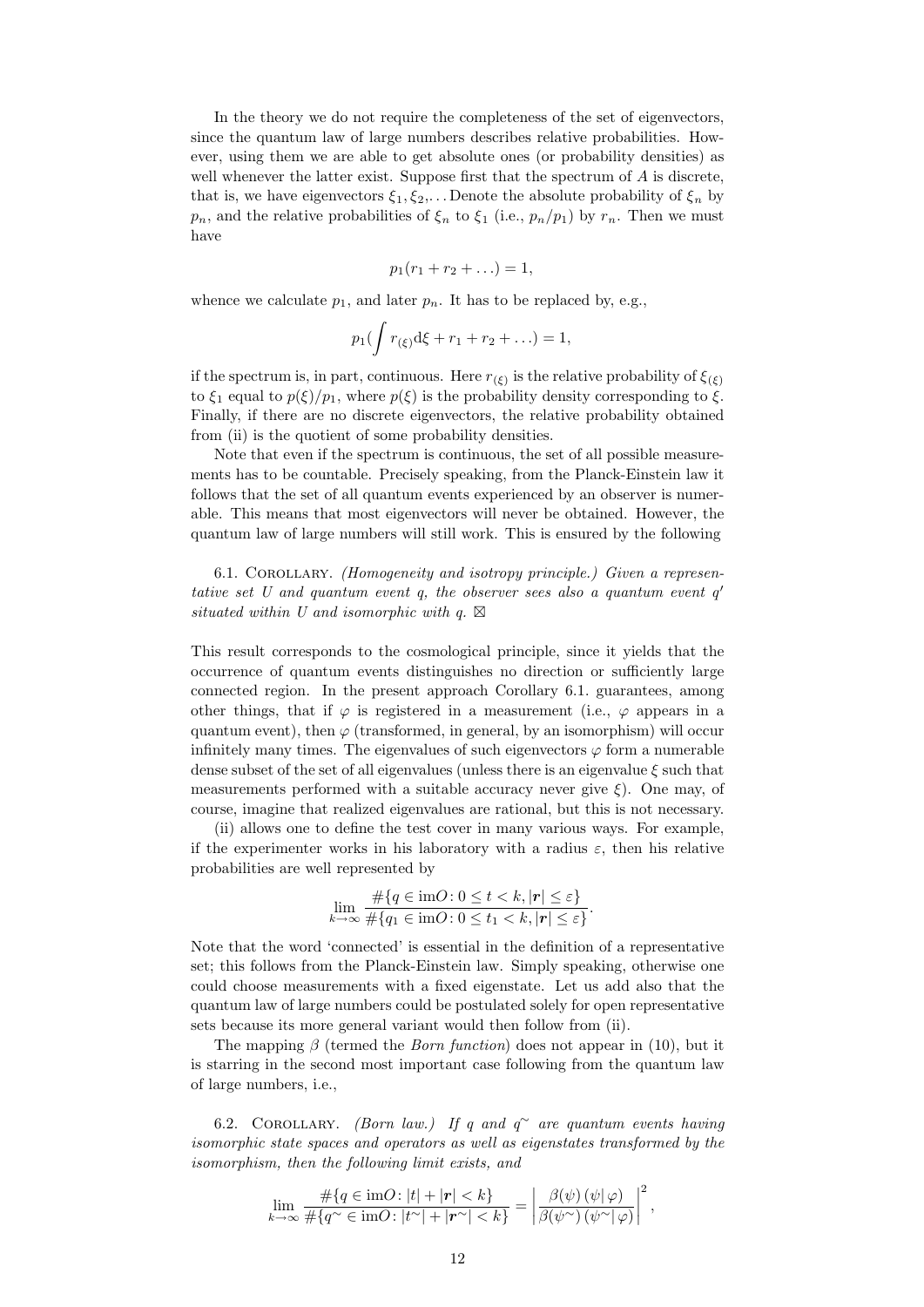where q and  $q^{\sim}$  within brace brackets are any events isomorphic to the qiven ones respectively, and both the eigenstates are denoted by the same symbol.  $\boxtimes$ 

Roughly speaking, the Born law yields the relative frequency of pure states if an eigenstate is fixed. For instance,  $\Phi$  being a space of wavefunctions with n spatial arguments, we may define  $\beta$  on  $\Phi \times \Omega$  in such a way that

$$
\beta(\Psi_t, \eta(x_1, \dots, x_n) e^{t/\hbar}) = \frac{\|\Psi(t, x_1, \dots, x_n)\|}{\|\Psi\|},
$$
\n(11)

since by virtue of (4)  $\eta(x_1,\ldots,x_n)e^{t/\hbar}$  uniquely determines t and the arguments of  $\eta$ . By (8) we have

$$
|(\psi | \varphi)| = |(\psi^{\sim} | \varphi)|.
$$

Thereby we obtain that the relative probability of recording the eigenvalue of  $\varphi$  at detectors located within small neighborhoods of  $(t,x_1),\ldots,(t,x_n)$  and  $(t^{\sim}, x_1^{\sim}), \ldots, (t^{\sim}, x_n^{\sim})$  is equal to

$$
\left(\frac{\|\Psi(t, x_1, \dots, x_n)\|}{\|\Psi(t^{\sim}, x_1^{\sim}, \dots, x_n^{\sim})\|}\right)^2.
$$
\n(12)

As it does not depend on  $\varphi$ , (12) is the relative probability of the wavefunction reduction. It is exactly equivalent to the fact discovered by  $Born^{(36)}$  and expressed in the terms of the probability density. This indicates that in experiments some quantum events can be treated as manifestations of particles.

In the theory there are no particles with classical trajectories. We assume merely that the experimenter may regard a set of quantum events as a 'particle' (if the set is ordered in time and consists of entangled events separated by temporal intervals) or 'beam of particles'. Even a trajectory in the track chamber is formed from a finite number of entangled events. (If they are partially entangled, then the 'particle' looks as if it were a superposition of two or more eigenstates.) And the lack of particles in the intuitive sense means that the theory is not 'statistical': it gives maximal available information.

If two experimenters examine two analogous systems (e.g., elementary particles of the same sort) in their labs, then state spaces used by them are different (even if they write down the same) albeit isomorphic. This clarifies why they can measure incompatible observables. Similarly, if there is a beam of particles in the same pure state, and after the collapse we obtain a mixed state consisting of distinct eigenstates with their distribution fulfilling the quantum law of large numbers, then in reality the pure state was identical only with the accuracy up to an isomorphism. (For if the particles were entangled, by virtue of the third law of (i) the obtained eigenstate would have to be the same.) It is also possible to perform simultaneous measurements of noncommuting observables of such a system provided they involve different particles.

(12) shows that although the framework is based upon (2), traditional equations cannot be eliminated. They are needed (and hence included in the theory) in all those cases where the Born function is essential. On the other hand, it can be also defined as follows

$$
\beta(\Psi_t, \eta(x_1, \dots, x_n) e^{t/\hbar}) = ||\Psi||^{-1}.
$$
\n(13)

Here the Born law does not increase our knowledge of the real world: we get 1 instead of (12). Note, nevertheless, that due to  $\beta$  the norms of  $\psi$  and  $\psi_1$  could be omitted in (9). If (13) holds for all quantum events with an operator, then their time and location are irrelevant; their frequencies of occurrence depend solely on states. Such quantum events form, of course, the vacuum level.

It is also possible that  $\beta$  will be defined in a fashion intermediate between (11) and (13). (ii) does not say how to express  $\beta$  in specific cases; this depends,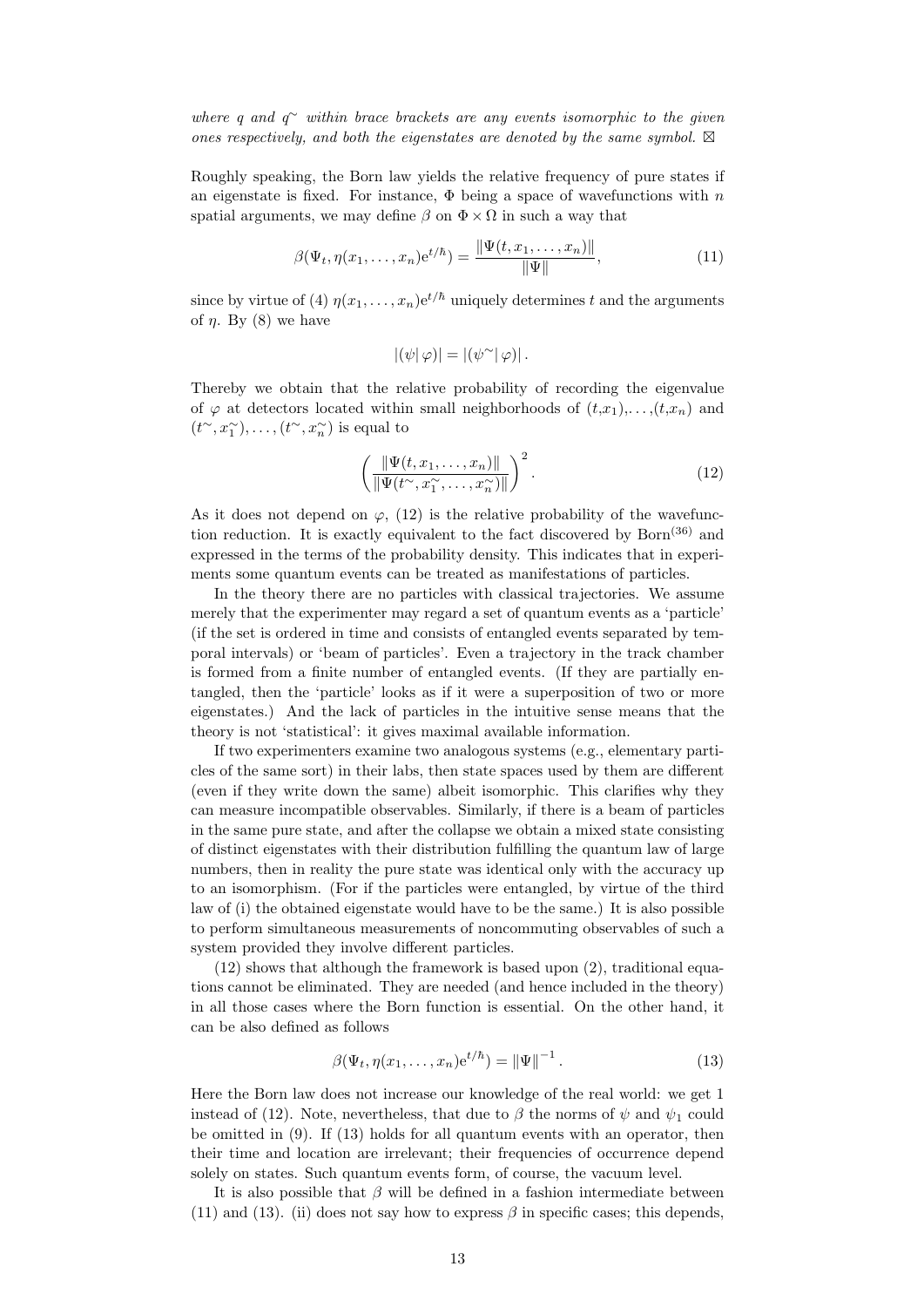in general, on experience. Note that if (13) were always true, no macroscopic bodies (treated in the model as collections of quantum events) could be formed.

The quantum law of large numbers in the current form finds application in the situation when earlier entangled events do not exist or are not known or are incompatible. The third law of (i) shows that (ii) requires completion, but the technical issue will not be considered here.

# 7. FEYNMAN'S SOLE MYSTERY

Our formalism can clarify the basic mystery of quantum mechanics, pointed to by Feynman<sup> $(37)$ </sup>, i.e., the two-slit experiment. As there are no particles with classical trajectories, the question 'Which slit has the electron gone through?' makes no sense. If both the slits are open, then within them there are simply no quantum events entangled with the ones on the screen unless they are incompatible. Therefore, all eigenstates are available with the probabilities proportional to their scalar products, that is, fringes are visible. On the other hand, if at least one of the slits is illuminated, then within them there occur quantum events compatible with the events on the screen; in both the cases the position of electrons is measured. This causes that the third law of (i) begins to act, and a Gaussian pattern appears. An analogous argument involves, e.g., the fullerene molecules<sup> $(38)$ </sup>. It is important that all the quantum events of the description exist even if there are no experimenters; the phenomenon looks identical under any circumstances.

Consider, in addition, the delayed-choice double slit experiment presented by Wheeler<sup>(39, 26, p. 111)</sup>. Here light waves emerging from the slits are focused by two lenses into intersecting plane wave trains. There are also two photographic plates: a near one situated in the region where the two wave trains interpenetrate, and a far one (it may be replaced by photon counters) where they are already well separated. The near plate can be interposed or not. If it is absent, then Gaussian patterns appear on the far one. Otherwise, fringes are visible on the near plate. Furthermore, the decision  $-$  to push it or not  $-$  is made only after the pulse has passed the slits (the source is able to emit single photons). Thus, if someone believes that the interference pattern implies, in some sense, 'the passage of the particle through both the slits', then he obtains a contradiction: the past must be changed.

In our model quantum events within the slits and lenses are the same irrespective whether the near plate is present. On the other hand, quantum events on the plates differ considerably. In fact, the events on the near one are described by the equation of Young's interference, while those on the far one by that of Fraunhofer diffraction. Although we cannot enter into details here, it is easily seen that there are degrees of freedom (the event locations) enabling one to depict the situation without altering the past. Note that the events nearer to the slits exist only if the plate is advanced, but the decision about this can be made even by a computer.

#### 8. EXTENDED STATE SUPERPOSITIONS

We have shown that to every state function one can assign a family of quantum world-lines describing the same quantum behavior. In the section we demonstrate that our method is even more general; there are state superpositions which cannot be represented by any state functions but  $can - by$  using virtual paths. We extend the definition of a quantum system: we shall mean by it any family of quantum world-lines reducing to suitable eigenstates with required probabilities at desired four-dimensional events.

Let us start with an elementary operation. Suppose that we wish to represent a quantum system corresponding to a state function  $\Psi$  of (6), but being able to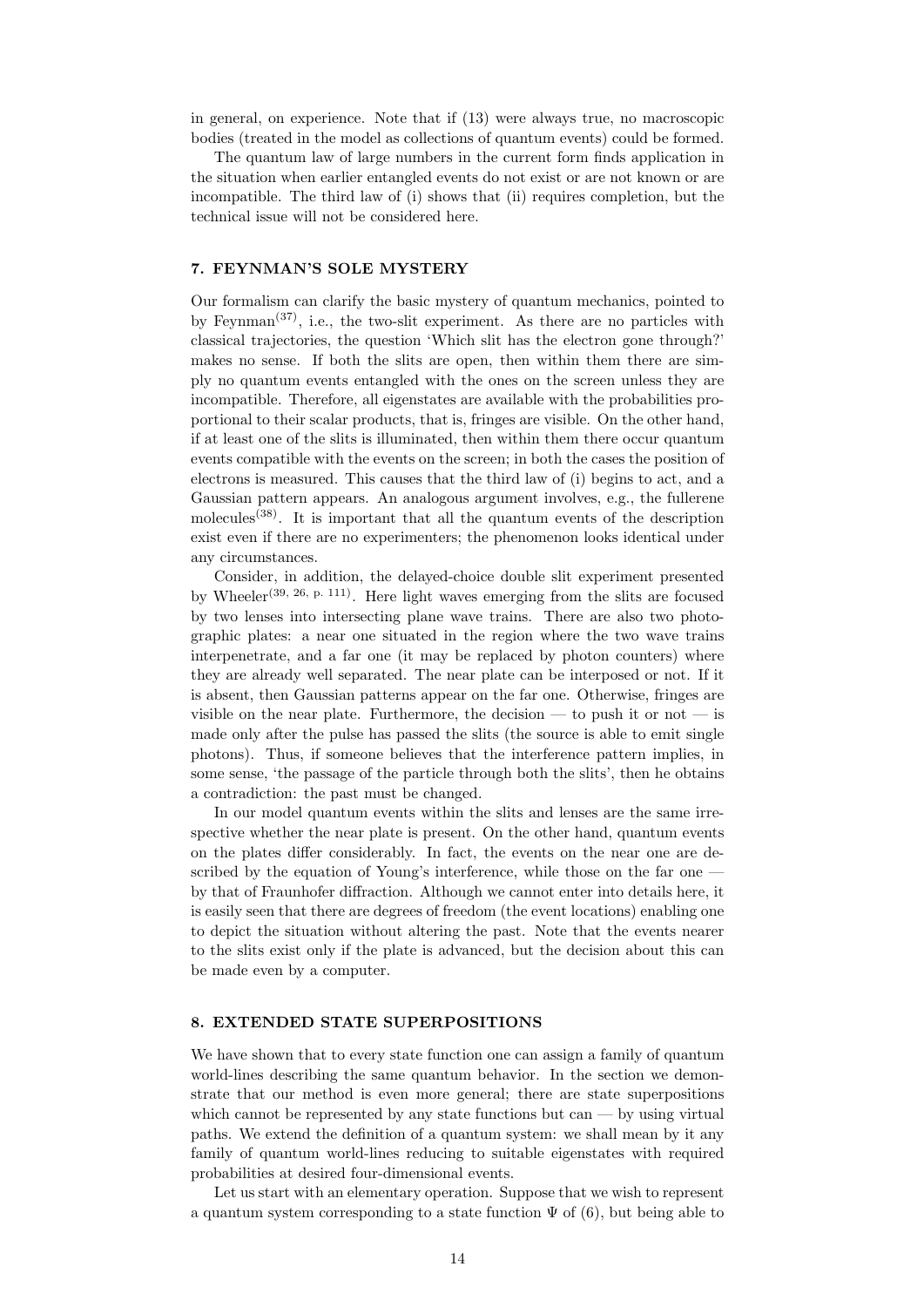collapse merely at an instant u. Define a time-dependent operator  $A^u$  on  $\Phi \times \Omega$ by

$$
A^{u}(t)(\varphi, \omega) = ((1 + (t - u)i)A\varphi, i\omega).
$$

By  $\Psi^u$  we denote the family of all quantum world-lines

$$
(\boldsymbol{p},\Phi \times \Omega, A^u(.,x_1,\ldots,x_n),\psi),
$$

such that  $(x_1, \ldots, x_n) \in \mathcal{X}$ , for some j satisfying  $1 \leq j \leq k$  we have

$$
\bm{p}=x_j,
$$

and

$$
\psi(t) = (\int c(\xi) e^{f_{\xi}(t)} \Psi_{(\xi)} d\xi + \sum_{l} c_l e^{f_{\xi_l}(t)} \Psi_l, \eta(x_1, \dots, x_n) e^{t/\hbar}),
$$

where

$$
f_{\xi}(t) = -\mathrm{i}t(1 - u\mathrm{i} + \frac{t\mathrm{i}}{2})\frac{\xi}{\hbar},\tag{14}
$$

and  $\xi$  or  $\xi_l$  is the eigenvalue of  $A(u,x_1,\ldots,x_n)$  corresponding to  $\Psi_{(\xi)}$  or  $\Psi_l$ . As A is Hermitian, the paths of  $\Psi^u$  can collapse solely at u.

Applying the construction, we are in a position to describe more interesting processes. The union of  $\Psi^u$  for u belonging to a set T will be denoted by  $\Psi^T$ . If

$$
T = \{ip \colon i = 0, \pm 1, \ldots\},\
$$

then  $\Psi^T$  represents a system being able to reduce merely at the end of a period p. In the context of the quantum Big Bang (considered for the first time in Refs. 40, 41) one can mention  $\Psi^{\{u\geq s\}}$  — a system with the earliest reduction time s. The properties of  $\Psi^{\mathbb{R}}$  are similar to those of  $\Psi^{\bullet}$ , but the former can be utilized even if the eigenvalue of  $A(t,x_1,\ldots,x_n)$  varies with time.

Now suppose that instead of (6) we have

$$
\Psi_{\{t\}} = \int c(\xi)(t)\Psi_{(\xi)}d\xi + c_1(t)\Psi_1 + c_2(t)\Psi_2 + \dots,
$$

i.e., the coefficients c depend on time. Such a system can be represented by the union of  $\Psi_{\{t\}}^t$  for all real t. Our approach works even if the functions c do not satisfy any continuity conditions with respect to time (e.g., they may take merely finitely many values). Let us note that quantum world-lines are perfectly smooth, and  $(2)$  is still fulfilled.

Suppose, finally, that we have an infinite sequence  $\{\Psi_i\}$  of state eigenfunctions of A, and  $-\{c_i\}$  of nonzero complex numbers such that the sum

$$
c_1\Psi_1+c_2\Psi_2+\ldots,
$$

does not exist (that is, there is no state function describing the system), although

$$
c_1c_1^* + c_2c_2^* + \ldots = 1.
$$

We wish to describe a system collapsing to  $\Psi_j$  with the probability  $c_j c_j^*$ . To this end, denote by  $\Psi^{(u,r)}$  the family defined similarly to  $\Psi^u$ , but with (14) replaced by

$$
f_j(t) = -it(1 - u_i) + \frac{ti}{2} + r - x_1^2 - \dots - x_k^2 \frac{\xi_j}{\hbar}.
$$

From  $(2)$  it follows that the family is empty unless r is nonnegative. In this case their paths can reduce solely at the time  $u$ , and the additional condition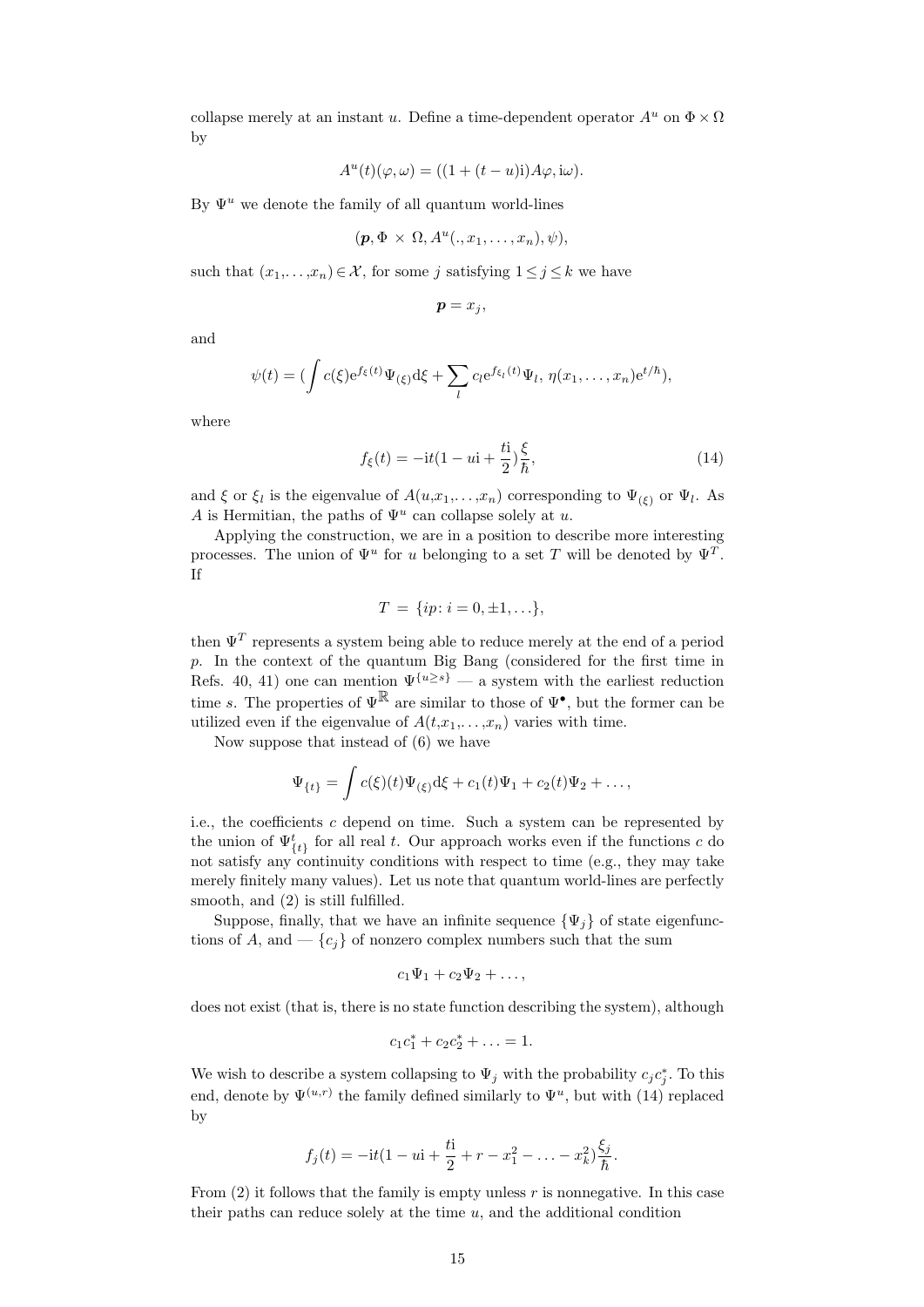$$
r = x_1^2 + \ldots + x_k^2
$$

has to be satisfied. (Hence  $\Psi^{(u,0)}$  collapses at most at a single four-dimensional event.) Let us put

$$
\Psi_{(j)} = c_1 \Psi_1 + \ldots + c_j \Psi_j.
$$

The union

$$
\bigcup_{|u|
$$

is the required system. Indeed, from the Planck-Einstein law it follows that if we have an infinite set of quantum events controlled by the paths of the union, then for every  $j$  almost all the events have been reduced by paths belonging to one of the sets  $\Psi^{\mathbb{R}}_{(j)}, \Psi^{\mathbb{R}}_{(j+1)}, \dots$  This implies that the relative frequencies of eigenstates equal  $c_j c_j^* / c_l c_l^*$ .

Why may we form such extended superpositions of states? This is possible on the basis of the next axiom. Two paths  $(p_0, \Phi, A_0, \psi_0)$  and  $(p_1, \Phi, A_1, \psi_1)$ are said to be *associated* if every eigenvector  $\varphi$  of  $A_i(t)$  corresponding to an eigenvalue with a nonzero imaginary portion is an eigenvector of  $A_{1-i}(t)$  with the same eigenvalue, and

$$
(\varphi|\,\psi_0(t))\,=\,(\varphi|\,\psi_1(t)),
$$

for every t. For instance, two paths with Hermitian operators are associated. Using the definition we can postulate

#### (iii) (Extended superposition principle.)

If O sees an (infinite, maybe, or even uncountable) family  $\{(\mathbf{p}, \Phi, A_k, \psi_k)\}$ of mutually associated quantum world-lines, then every path  $(p, \Phi, A, \psi)$ associated with them and such that  $A(t)$  and  $\psi(t)$  can be obtained from  ${A_k(t)}$  and  ${\psi_k(t)}$  using an effective algorithm is observed by O as well.

For example, if O sees  $(p, \Phi, A, \psi_1)$  and  $(p, \Phi, A, \psi_2)$  for a Hermitian A, then O observes also  $(p, \Phi, A, c_1\psi_1+c_2\psi_2)$  whatever complex numbers  $c_1$  and  $c_2$  are.

Let us compare (iii) with the standard superposition principle. The latter says that if there are state eigenfunctions giving uniquely determined results, then any their combinations, finite and infinite whenever convergent, are admissible as well. The number of those combinations is infinite, but only finitely many of them have been ever utilized. Similarly, in the present theory the number of extended superpositions is enormous. First of all, the existence of Ψ• for a state eigenfunction  $\Psi$  has to be assumed, e.g., by virtue of experience. In this case  $\Psi^{\bullet}$  is determined, i.e., it collapses only to  $\Psi$ . Having the state space  $\Phi \times \Omega$  (or an isomorphic one) and using (iii), one can build  $\Psi^{\bullet}$  (or  $\Psi^{\bullet\bullet}$  correspondingly) for  $\Psi$  satisfying (6) as well as obtain all the constructions of the section. Note that vectors of  $\Omega$  remain unchanged, which explains the usage of associated paths in (iii). And the phrase 'effective algorithm' in (iii) guarantees that quantum effects will occur regardless of what experimental configuration has been arranged.

To recapitulate, we have demonstrated that all state superpositions available in conventional quantum mechanics can be recovered in the theory. Furthermore, there are additional superpositions that will be able to be used to describe, e.g., the quantum Big Bang.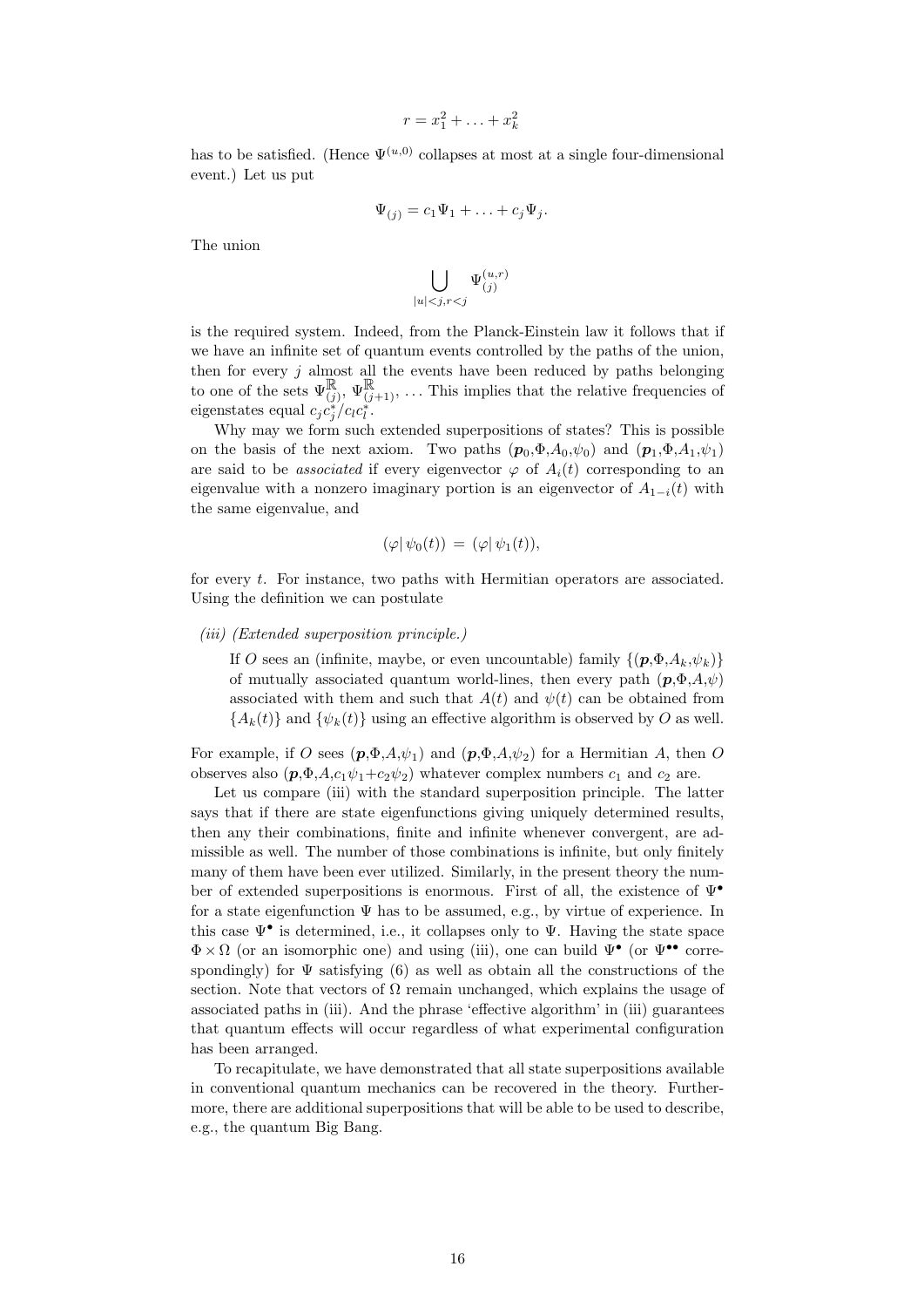#### 9. EXPERIMENTAL RESULTS

Let us recall the interpretive rule of conventional quantum mechanics<sup> $(42, p. 35)$ </sup>: "If the dynamical system is in an eigenstate of a real dynamical variable  $\xi$ , belonging to the eigenvalue  $\xi'$ , then a measurement of  $\xi$  will certainly give as result the number  $\xi$ "." Unfortunately, this cannot be true, even on average, because it is known that every real apparatus has a minimal systematic error (for, e.g., the pointer has small deformations). That is why it never gives eigenvalues required by the founding fathers of quantum physics. One could maintain that the admissible deviation (that has been never defined) depends on the experimenter. Suppose, therefore, that the pointer is observed by two experimenters, not communicating each other, and only the younger one is able to perceive a difference. Does the reduction occur solely for the short-sighted one? And if they perform experiments separately, then the question arises why the sharp-witted one is to be punished.

In our world picture the solution is easy: both the researchers observe the same quantum event, and merely some intermediate quantum events connected with light-sensitive chemicals in the rods and cones of their retinas are distinct. We accept that even completely crazy apparatuses are able to cause the wavefunction reduction, although perfect detectors should, in fact, give eigenvalues. And if the averaged deviation is tiny or precisely defined, the experimenter can normally work. The assessment may be subjective; as (1) does not contain eigenvalues (including eigenvalues in (1) would be irrational even from the purely mathematical viewpoint), QET requires nothing in this matter.

# 10. CATS AND OTHER PARADOXES

Consider the following question: Can we present, using a suitable state space, each physical process (even the whole universe) as the result of the reduction of a state function? This problem is far from trivial. In our approach quantum world-lines are given, but we cannot predict exactly what they are. The number of particles, the amount of energy, and distances in space or space-time have no meaning here; there can be quantum systems with a large number of particles(38, 43) .

Our experience seems to indicate that there exist *mixed systems*, that is, objects still dependent on quantum world-lines but having distinct state spaces. A popular example is provided by the state of a  $cat^{(44)}$ . We think (without trying) that the examination whether the cat is dead or alive has to include a lot of paths which are not entangled. Thereby the cat cannot be described via a single state space. This is all the more impossible in the case of a system in which, e.g., a nuclear decay causes that poison kills the cat. Therefore, there are no quantum events whose state spaces contain the superpositions of such vectors as  $|no \, decay \rangle$  |live cat $\rangle$  and  $|decay \rangle$  |dead cat $\rangle$ . Although such spaces can be easily created by a theorist, they cannot be assigned to objects existing in reality. This clarifies all paradoxes involving cats and similar things.

In our opinion, the success of quantum physics owes to the fact that paths with suitable state spaces (with the accuracy up to an isomorphism) really exist, and not to the ingenuity of a theorist. If he assigns a state space to such objects as liquid helium, superconductor, or crust of a neutron star, then he may get correct results. It means that Nature has created paths with an isomorphic Hilbert space for those objects. But if he tries to do the same for cats (humans, tables and chairs, and even black marks on photographs), then he should not be surprised obtaining nonsenses. This evidently signifies that the corresponding quantum world-lines do not exist in Nature. And some mixed systems form the so-called macroscopic world.

It is worthwhile to remark that our formalism allows us to consider the factual situation of the cat (or other mixed objects). Suppose that the nuclear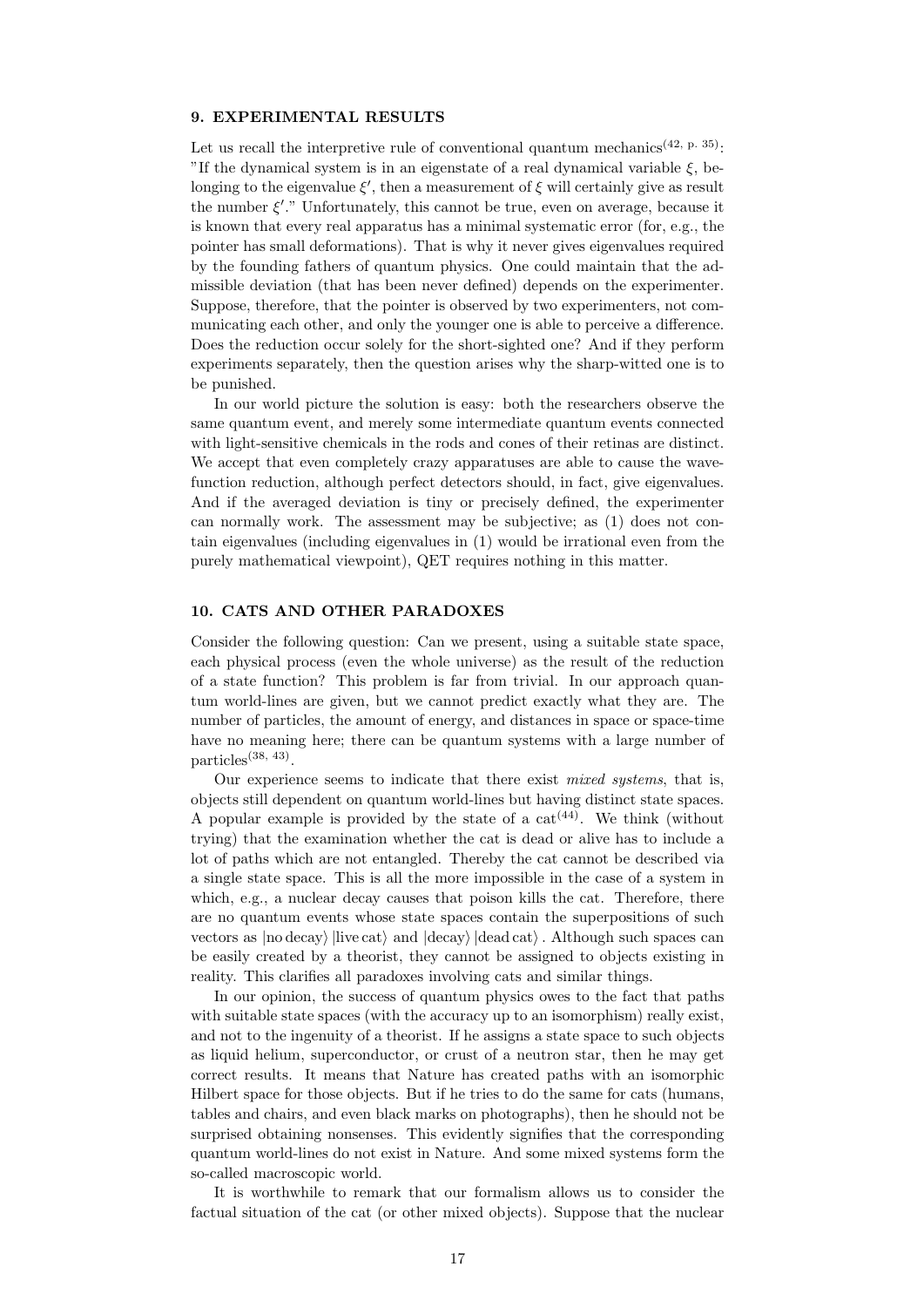decay is represented by a quantum event. It is the cause of a number of events forming a mixed measurement (i.e., a family of events containing at least two ones having distinct state spaces) which looks like opening the lethal ampoule. The quantum events connected with the spilt poison are, in turn, the cause of events that do not occur in the organism of any living cat. In consequence, Schrödinger's cat has to die. The process is independent of whether the box containing the cat and apparatus has been previously shut or not.

A much more dramatic version of the paradox was devised by  $\text{Rae}^{(7)}$ : "It is well known that the evolution of living organisms results from mutation in the DNA of the genetic material of members of a species, which in turn causes a change in the characteristics of the offspring. It is also a fact that such mutations can be caused by the passage of high-energy cosmic ray particles. But these cosmic rays are clearly subject to the laws of quantum physics and each cosmic ray particle has a range of possible paths to follow, only some of which give rise to the mutation. The mutation therefore fulfils the role of a measuring event, similar to the photon being detected by the polarizer. But if we consider the biological cell as a quantum system, we cannot say whether the mutation has occurred or not until we make a measurement on it. And if we go so far as to treat the whole planet as a quantum system, we cannot say that the species has evolved or not until we measure this. The world must retain the potential to behave both as if the species had evolved and as if it had not, in case a situation arises which brings these two possibilities together to reconstruct the original state in the same way as the 45◦ state is reconstructed by the reversed polarizer!" The solution is similar; the polarization of light can be depicted by a wavefunction, but the development of life (apart from some elementary biochemical reactions) cannot because in the latter case suitable entangled quantum world-lines, fortunately, do not exist. The former process is, therefore, reversible, while the latter  $-$  not.

Let us note, in addition, that Dirac would be amused. He could ask rhetorically where eigenvalues are in this 'measurement'. If we still remember that the founding fathers of quantum mechanics established it merely to describe systematically the response of the apparatus in the perfect physical laboratory, we will not obtain any anomalies. But, of course, we understand physicists' dream of a complete theory depicting whole Nature. We believe that it will be able to be accomplished, with better and better approximation, on the ground of the present interpretation of the quantum world.

# 11. OBJECTIVE REALITY

Trying to use conventional quantum mechanics outside its original environment,  $Bell^{(26, p. 117)}$  asked: "Was the world wave function waiting to jump for thousands of millions of years until a single-celled living creature appeared? Or did it have to wait a little longer for some more highly qualified measurer — with a Ph.D.?" Let us add that, analogously, the Rae paradox implies the necessity of the existence of an intelligent creature living outside our planet, etc. As QET gives no special rôle to the conscious mind, we can provide an easy answer to those and similar questions. The consideration of the previous section may be crowned by the following example. Suppose that all experimenters on the earth suddenly vanish. Does it mean that Nature is obliged to vanish as well? No, this would be ridiculous. First of all, virtual paths will normally keep on existing. On the other hand, some quantum events can, in fact, vanish, but according to (ii) on a scale of entire Nature it will not matter.

In this context it is worthwhile to mention some other ideas of objective wavefunction collapse and to discuss basic differences between our and those methods. The proposal of Ghirardi, Rimini and Weber<sup>(23, 26, p. 202)</sup> was formulated for merely nonrelativistic wave mechanics. In their approach, the Schrödinger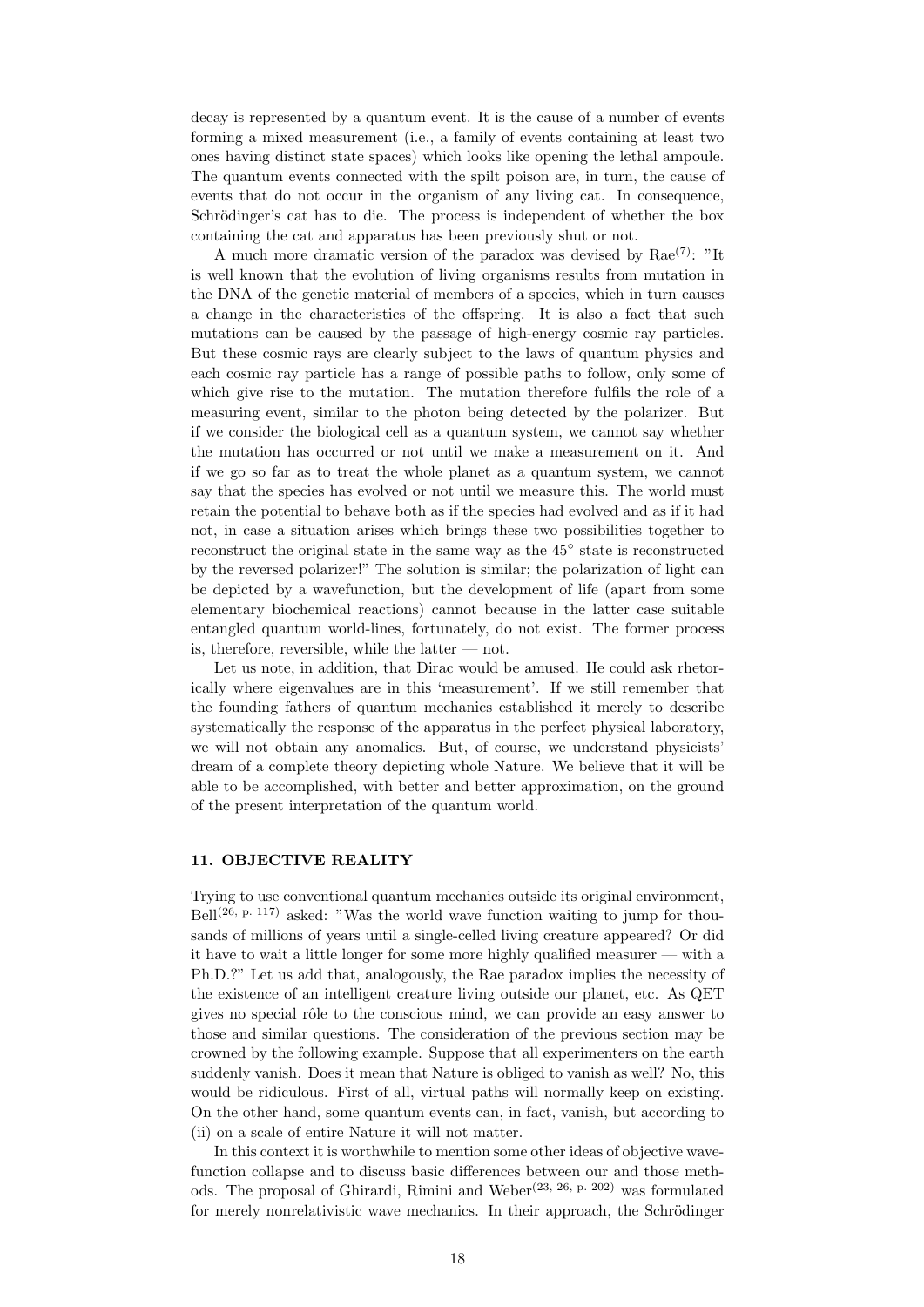wavefunction had to be transformed into a modified form, while QET can adopt every wavefunction whenever it describes Nature in a correct way. (Precisely speaking, any state function will be accepted, but if you introduce an incorrect one, then this portion of the theory will be false. This will mean that paths corresponding to the state function do not exist in reality.) The GRW theory required two new, rather elusive and *ad hoc*, constants (their existence has been never suggested in another way) of Nature, while we have taken (9) directly from quantum mechanics; it has been already experimentally verified. One aim of the GRW theory was to eliminate embarrassing macroscopic ambiguity in conventional quantum physics, but Section 10. showed that the paradox of Schrödinger's cat can be unraveled in another way.

As (ii) deals solely with relative frequencies, in contradistinction to GRW we need not consider absolute probabilities of the wavefunction reduction. The frequencies of occurrence of states must satisfy the quantum law of large numbers with time and/or distance tending to infinity.

As was demonstrated by  $Nelson^{(24, 25)}$  about forty years ago, the derivation of the Schrödinger equation from Newtonian mechanics is possible if one assumes that the particle under consideration is subject to a modified Brownian motion with a suitable diffusion constant. Nelson's idea has been recently revitalized and generalized (to systems of many particles) by Fritsche and  $\text{Haugk}^{(2)}$ . They have justified their approach as follows: "The hypothesis of vacuum fluctuations allows one to view the 'real world' in familiar terms of 'naive realism'. In an electron two-slit experiment, for example, this view suggests that each electron follows an irregular trajectory from the tip of the cathode to the fluorescent screen or some other position sensitive detector where it is captured by some atom. The latter process is described by the time-dependent Schrödinger equation whose Hamiltonian contains all the information on the interaction of the particles involved. If the electron is captured by an atom of a fluorescent screen the process is followed then by the ejection of a photon. One could position a digital camera behind that screen so that the photon, if it runs through the camera lens, could finally be monitored as a scintillation flash at a particular point of the camera display. In so doing, one could identify the position of the atom that captured the electron. However, the presence or absence of the camera behind the screen has no influence at all on the capturing process. It is hence absolutely unclear why that process should play a particular role as a measurement different from other electron capture processes which occur constantly in all kinds of situations and are governed by the same time-dependent Schrödinger equation. Heisenberg's statement<sup>(1)</sup> '... the idea of an objective real world whose smallest parts exist objectively in the same sense as stones or trees exist, independently of whether or not we observe them. . . is impossible' and that 'We can no longer speak of the behavior of the particle independently of the process of observation<sup> $(45)$ </sup> seems absurd in the light of the above considerations. But it reflects exactly the Copenhagen interpretation of quantum mechanics the spirit of which is still very much alive in practically all modern textbooks."

It should be emphasized that QET is closer rather to the latter Heisenberg's statement and the Copenhagen interpretation than to the stochastic quantization. In our opinion, the sole error of the founding fathers was that they did not try to introduce and axiomatize the concept of a quantum event, for this would settle everything. In the example of the quotation there are at least two sorts of quantum events connected respectively with the capturing process and scintillation flashes. It can be said that the former ones exist objectively (similarly to some trees), whereas the latter are forced by a human who set the camera (correspondingly plants an apple tree). Both sorts of events have the same form of mathematical representation permitting, in particular, to describe the results of measurements. Our method is very general inasmuch as it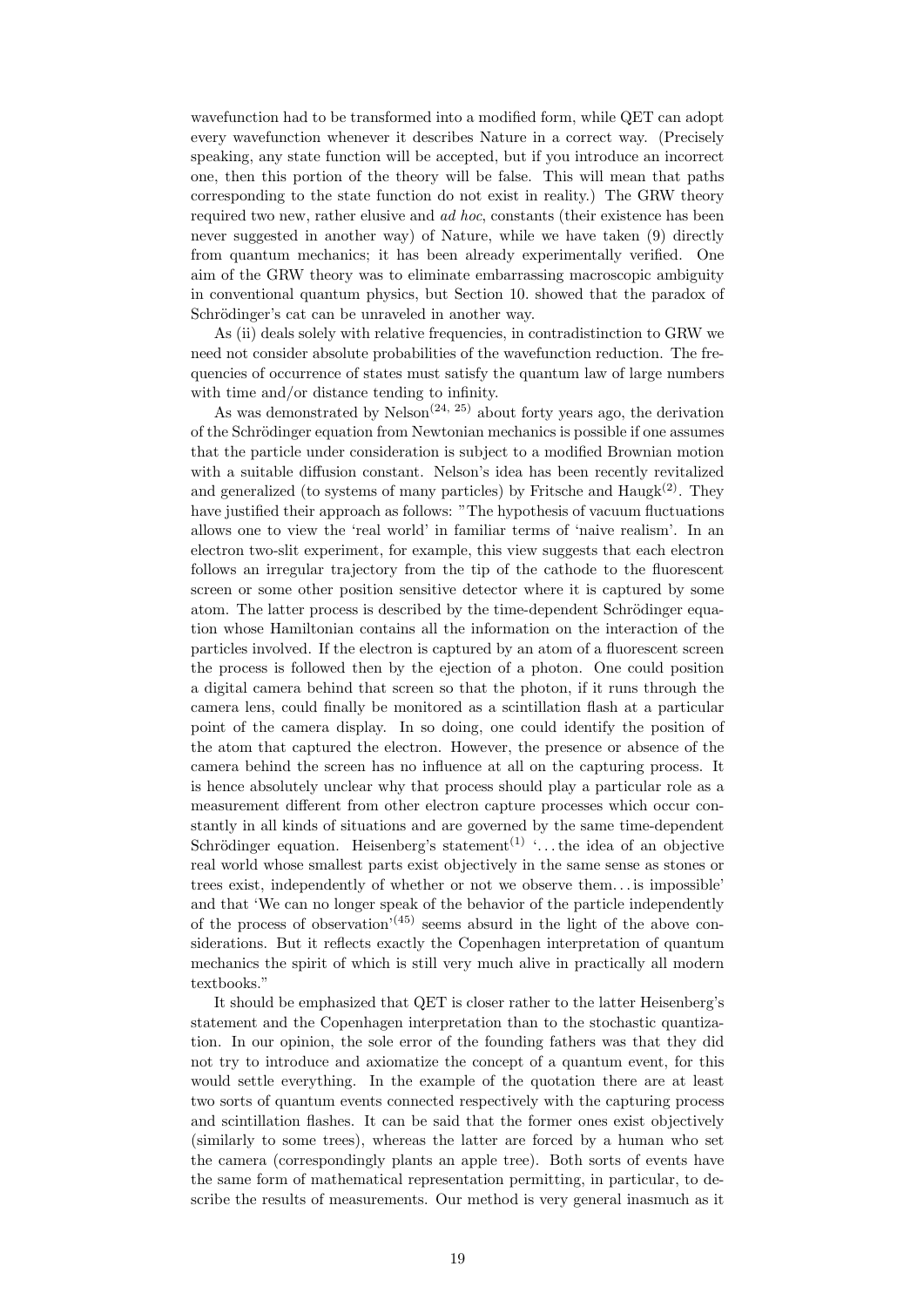encompasses all operators at once, whatever they may be, at present or in future. We do not assume the existence of any trajectory, smooth $(17-22)$  or merely continuous<sup>(2, 24, 25, 10–12)</sup>, because no observation can confirm it. We agree, therefore, entirely with Zeilinger<sup> $(46)$ </sup>: "... the very austerity of the Copenhagen interpretation, unsurpassed by that of any other interpretation of quantum mechanics, speaks very much in its favor. Indeed, its basic attitude toward the fundamental role of observation represents a major intellectual step forward over naive classical realism. In classical physics, observation is often regarded as a secondary concept, with the elements of the real world being primary. Yet it is obvious that any statement about nature has to be based on observation. What could then be more natural than a theory in which observation plays a more fundamental role than in a classical worldview?" The last sentence is exactly about QET, the objective theory of measurement.

## 12. CONCLUSION

In the paper we have presented a portion of a theory termed 'quantum event theory' (QET). Some of its properties are as follows:

- $\bullet$  QET depicts phenomena occurring in whole Nature, and not only as does conventional quantum physics — in the perfect physical laboratory. QET does not require the existence of any conscious observer.
- QET encompasses all quantum systems (connected with the eigenvalues of an operator in a way). QET allows one to treat wavefunctions and even state functions as physically existing objects.
- QET is as rigorous as mathematical theories. The concepts introduced at the most fundamental level (quantum events forming the real world and virtual paths alias quantum world-lines serving to construct state functions) are not ambiguous. As a consequence, the quantum collapse and entanglement relations are precisely defined.
- $\blacksquare$  There is formulated a 'quantum law of large numbers' clarifying the nature of quantum probabilities. This is possible owing to the axiom termed 'the Planck-Einstein law' (in honor of the two German scholars) based on the earliest ideas of quantum theory.
- The quantum law of large numbers implies a 'quantum homogeneity and isotropy principle'.
- QET contains a mechanism called 'the Born function' (also in his honor) enabling one to treat some quantum events as the manifestations of particles.
- The extended superposition principle permits one to recover all state superpositions available in conventional quantum physics and gives additional possibilities.

These features cause that QET can be expected to be useful in the researches of quantum cosmology, especially if it is shown to be Lorentz invariant (which is, in fact, true).

It should be pointed out that QET in the concise version of this paper makes no predictions verifiable in physical laboratories, which differ from those of conventional quantum mechanics. Although everyone has encountered quantum events, the physical existence of virtual paths (similarly to that of wavefunctions) is not directly testable. However, QET is very flexible; having quantum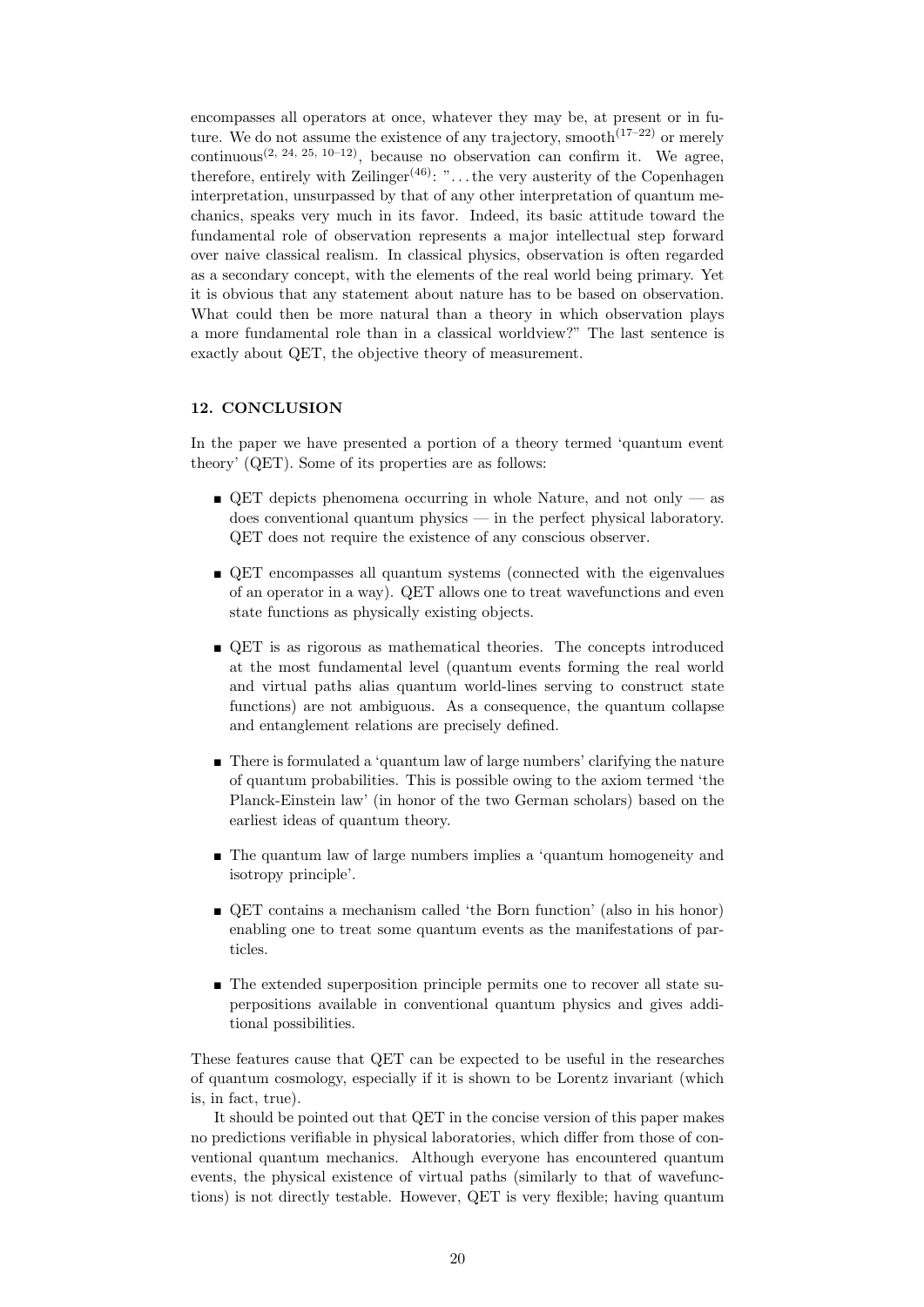events and world-lines one can select axioms describing various practical situations. It may happen that on the ground of standard theory some experiments will not be able to be depicted in a self-consistent way, while using QET this will be workable.

#### Lodz, Poland, November 2005

#### REFERENCES

- 1. W. Heisenberg, Physics and Philosophy (Harper and Row, New York, 1958), p. 129.
- 2. L. Fritsche and M. Haugk, Ann. Phys. (Leipzig) 12, 371 (2003).
- 3. E. Schrödinger, Annal. Phys. **79**, 489 (1926).
- 4. E. Schrödinger, Naturwissenschaften 23, 807 (1935).
- 5. E. Schrödinger, *Brit. J. Phil. Sci.* **3**, 109 (1952).
- 6. I. J. Good, ed., The Scientist Speculates (Heinemann, London, 1962).
- 7. A. I. M. Rae, Quantum Physics: Illusion or Reality? (Cambridge University Press, Cambridge, 1986).
- 8. J. G. Cramer, Rev. Mod. Phys. 58, 647 (1986).
- 9. D. M. Greenberger, M. A. Horne, and A. Zeilinger, Physics Today 46, 22 (1993).
- 10. P. Blanchard and A. Jadczyk, Found. Phys. 26, 1669 (1996).
- 11. P. Blanchard and A. Jadczyk, in Open Systems and Measurements in Relativistic Quantum Theory, H. P. Breuer and F. Petruccione, eds. (Springer-Verlag, Berlin, 1999).
- 12. A. Jadczyk, Chin. J. Phys. 43, 301 (2005).
- 13. H. P. Stapp, Quantum Ontology and Mind-Matter Synthesis, URL: http:// www.physics.lbl.gov/stapp/stappfiles.html.
- 14. J. G. Fletcher, in Gravitation: An Introduction to Current Research, L. Witten, ed. (Wiley, New York, 1962).
- 15. W. Kopczyński and A. Trautman, Space-time and Gravitation (PWN -Wiley, Warsaw — New York, 1992).
- 16. C. M. Patton and J. A. Wheeler, in Quantum Gravity, G. Isham, R. Penrose, and D. Sciama, eds. (Clarendon, Oxford, 1975).
- 17. D. Bohm, Quantum Theory (Prentice Hall, New Jersey, 1951).
- 18. D. Bohm, Phys. Rev. 85 166, 180 (1952).
- 19. D. Bohm and J. P. Vigier, Phys. Rev. 96, 208 (1954).
- 20. D. Bohm and B. Hiley, The Undivided Universe (Routledge, London, 1994).
- 21. L. de Broglie, C.R. Acad. Sci. (Paris) 183, 447 (1926).
- 22. L. de Broglie, The Current Interpretation of Quantum Mechanics: a Critical Study (Cambridge University Press, Cambridge, 1965).
- 23. G. C. Ghirardi, A. Rimini, and T. Weber, Phys. Rev. D 34, 470 (1986).
- 24. E. Nelson, J. Math. Phys. 5, 332 (1964).
- 25. E. Nelson, Phys. Rev. 150, 1079 (1966).
- 26. J. S. Bell, Speakable and Unspeakable in Quantum Mechanics (Cambridge University Press, Cambridge, 1987).
- 27. J. S. Bell., Phys. World 8, 33 (1990).
- 28. J. D. Bjorken and S. D. Drell, Relativistic Quantum Mechanics (McGraw-Hill, New York, 1964).
- 29. A. Bohm and M. Loewe, Quantum Mechanics: Foundations and Applications, 3rd ed. (Springer, New York, 1993).
- 30. J. von Neumann, Mathematical Foundations of Quantum Mechanics (Princeton University Press, Princeton, 1955).
- 31. R. P. Feynman and A. R. Hibbs, Quantum Mechanics and Path Integrals (McGraw-Hill, New York, 1965).